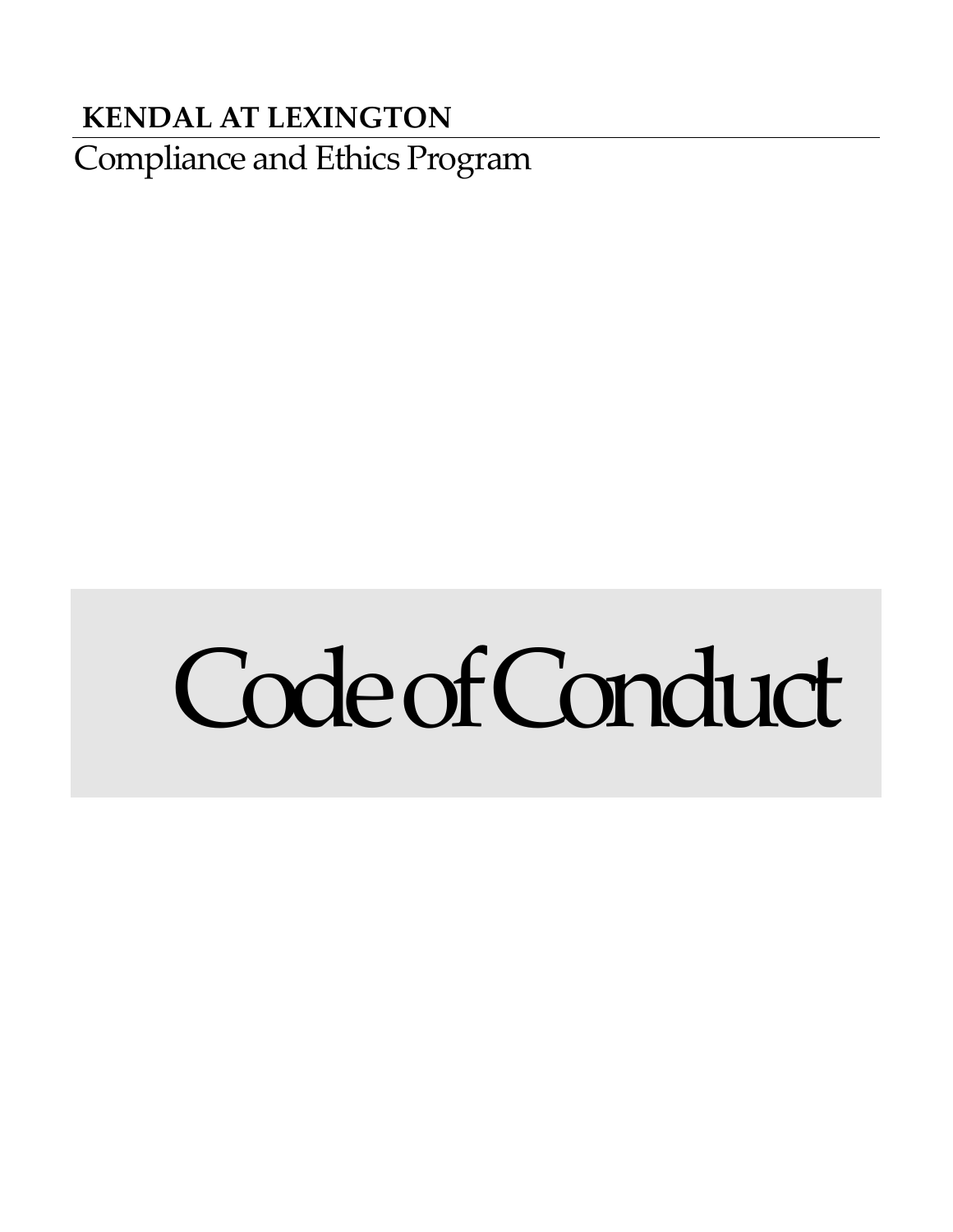# Code of Conduct



 Kendal at Lexington 160 Kendal Drive Lexington, VA 24450 Phone: 540.463.1910 Fax: 540.464.2756 Website:<www.kalex.kendal.org>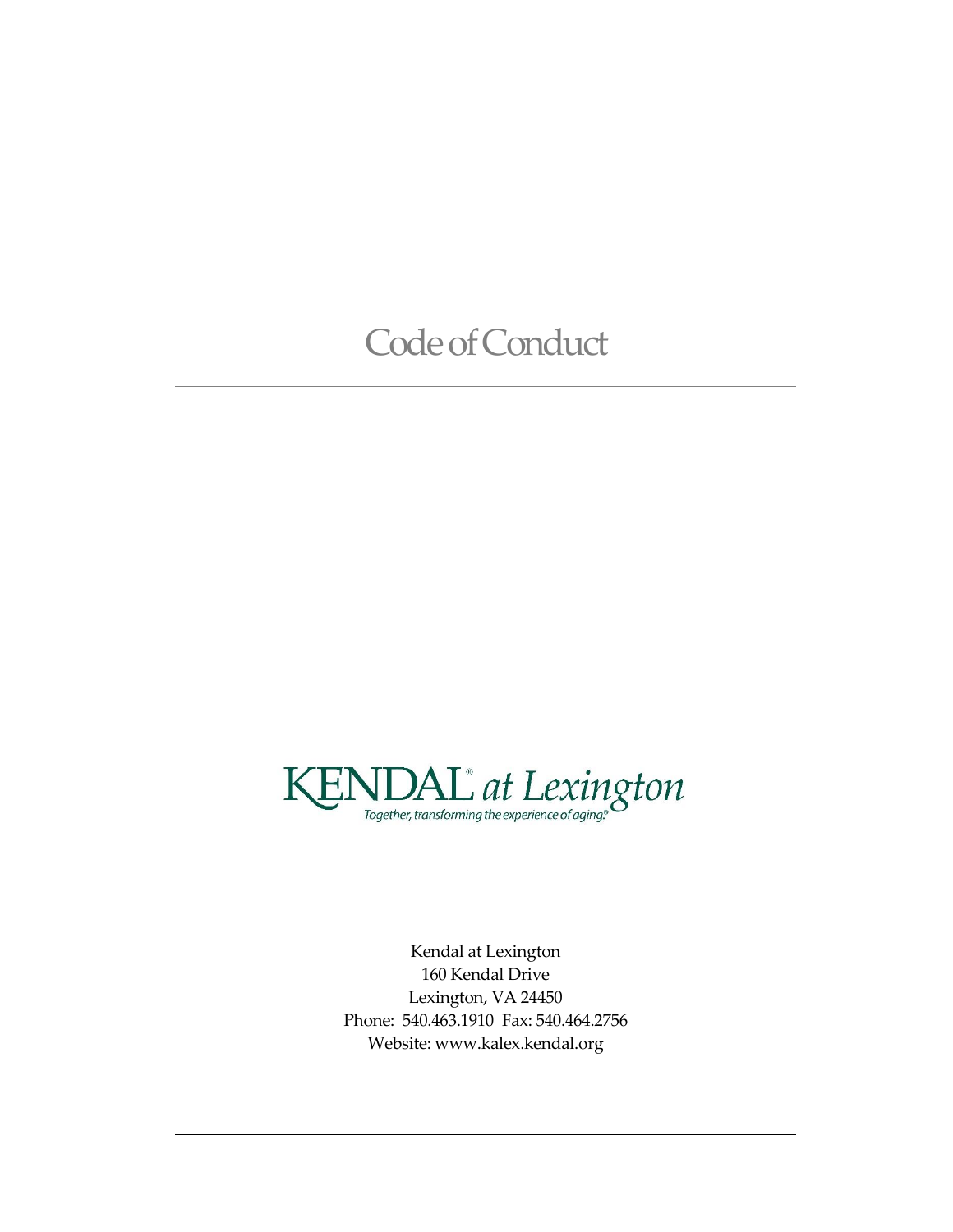# **Table of Contents**

| <b>Business Courtesies</b> | 15 |
|----------------------------|----|
|                            |    |
|                            |    |
|                            |    |
|                            |    |
|                            |    |
|                            |    |
|                            |    |
|                            |    |
|                            |    |
|                            |    |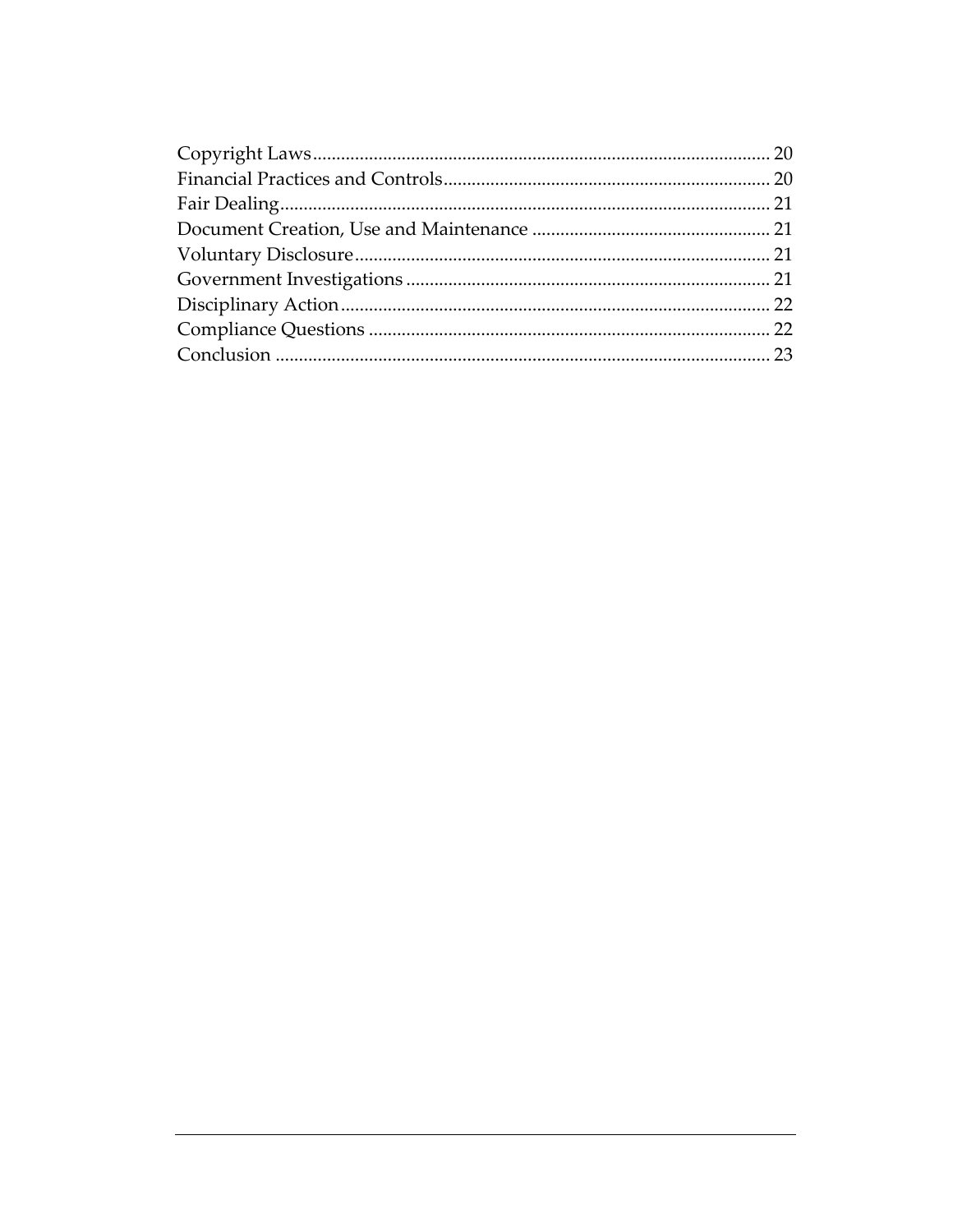# KENDAL AT LEXINGTON

#### <span id="page-4-0"></span>**Scope of our Program**

 Kendal at Lexington's Compliance and Ethics Program Code of Conduct covers the compliance issues, laws and regulations, and guidelines that are relevant to a provider of senior services including Senior Living Communities that provide a wide range of healthcare services. This includes but is not limited to Medicare and Medicaid regulatory issues; guidelines from the Office of Inspector General, Internal Revenue Service, Department of Health and Human Services Office of Civil Rights, and Occupational Safety and Health Administration; as well as other federal and state regulatory and business issues. The program fosters a culture of compliance that promotes legal and ethical behavior in the workplace by creating processes that detect and prevent fraud, waste, abuse, and policy violations. The Code of Conduct is supported by our compliance policies and procedures and should be read and understood jointly with those policies and procedures.

 board members, contractors, volunteers, and vendors are members of our team We use the term **Associate** to define the various individuals who are associated with Kendal at Lexington. All individuals, including employees, in providing care and services to our residents. We use the term **Resident** to refer to individuals who receive the various types of healthcare and other services that we provide.

Any questions regarding the policies in this Code of Conduct, compliance policies, or related references, should be directed to your immediate supervisor, the Compliance Official, a member of the Compliance Committee, or the Compliance Officer.

Kendal at Lexington is a Continuing Care Retirement Community (CCRC) licensed under the laws of the Commonwealth of Virginia to provide the following services:

- Skilled Nursing
- Assisted Living
- Residential Living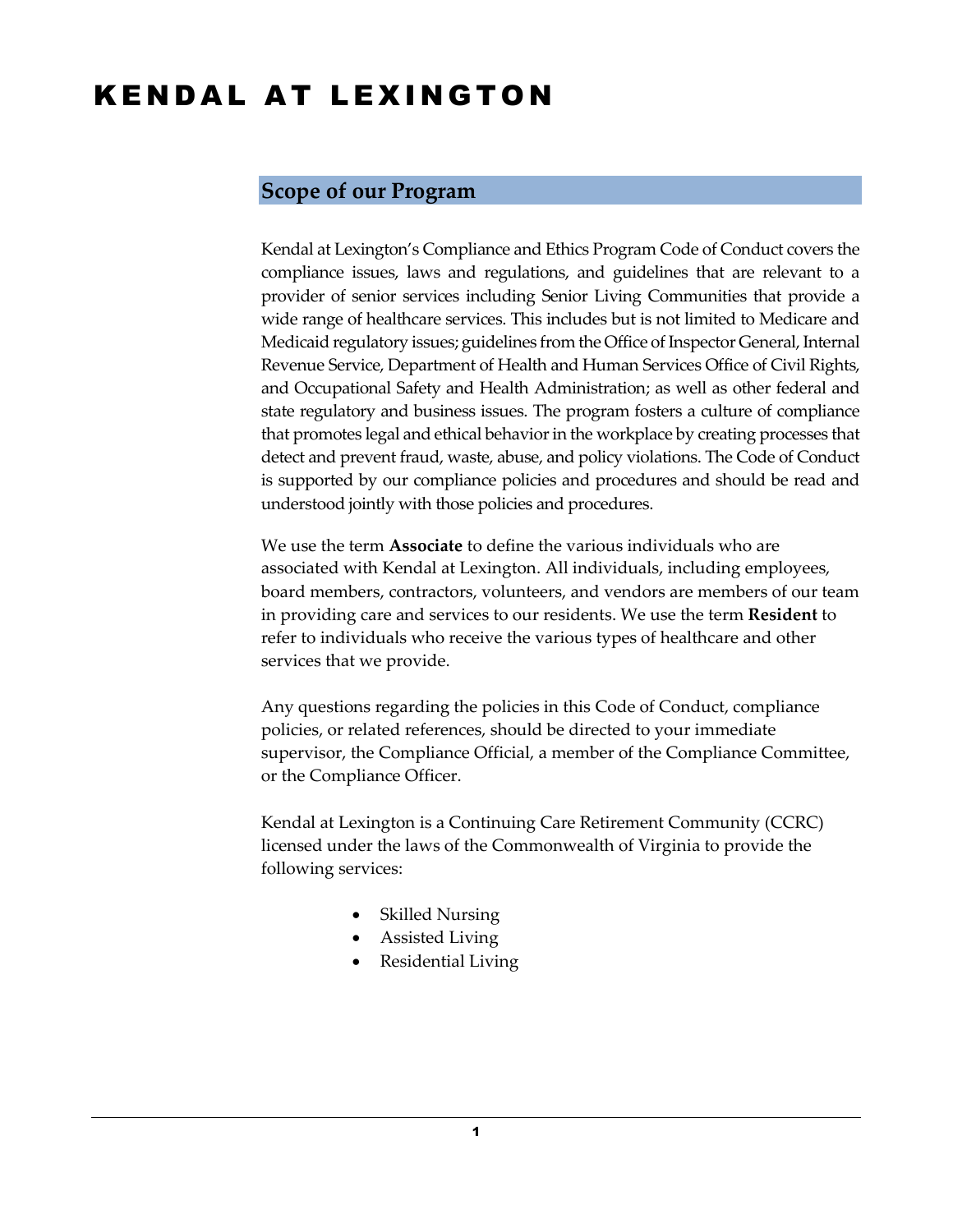#### <span id="page-5-0"></span>**Compliance Officer**

Friends Services Alliance (FSA) Vice President of Compliance, Karla Dreisbach, CHC, CHPC, serves as our Compliance Officer. She has the responsibility to assist the Compliance Official, the Chief Executive Officer, and the Board of Directors in designing and overseeing efforts in establishing, maintaining, and monitoring compliance within our organization.

 The Compliance Officer works with Kendal at Lexington's Chief Executive Board of Directors. The Compliance Officer is responsible for continued Officer and Compliance Official and has direct reporting responsibility to the coordination with the Compliance Official for the development, implementation, training, monitoring, and enforcement activities related to the overall compliance program. The Compliance Officer is assisted by FSA|Compliance Managers and Compliance Specialists in providing services to Kendal at Lexington.

#### <span id="page-5-1"></span>**Compliance Program Management**

Kendal at Lexington's Board of Directors, through the Chief Executive Officer carries the overall responsibility for creating a culture that values and emphasizes compliance and integrity.

 the HIPAA Privacy Officer. The HIPAA Security Officer is the IT Manager. The Director of Quality and Compliance has been appointed by the Chief Executive Officer and Board of Directors as the Compliance Official and is responsible for coordinating the day-to-day compliance activities in conjunction with the Compliance Officer. These activities include audits, responses to hotline calls, and leading the organization's Compliance Committee. As a function of this role, the Compliance Official also functions as

The Kendal at Lexington Compliance Committee is comprised of members of the management team and other key staff positions. The Compliance Official is the chairperson for this committee. The committee meets at least quarterly, and more frequently as needed.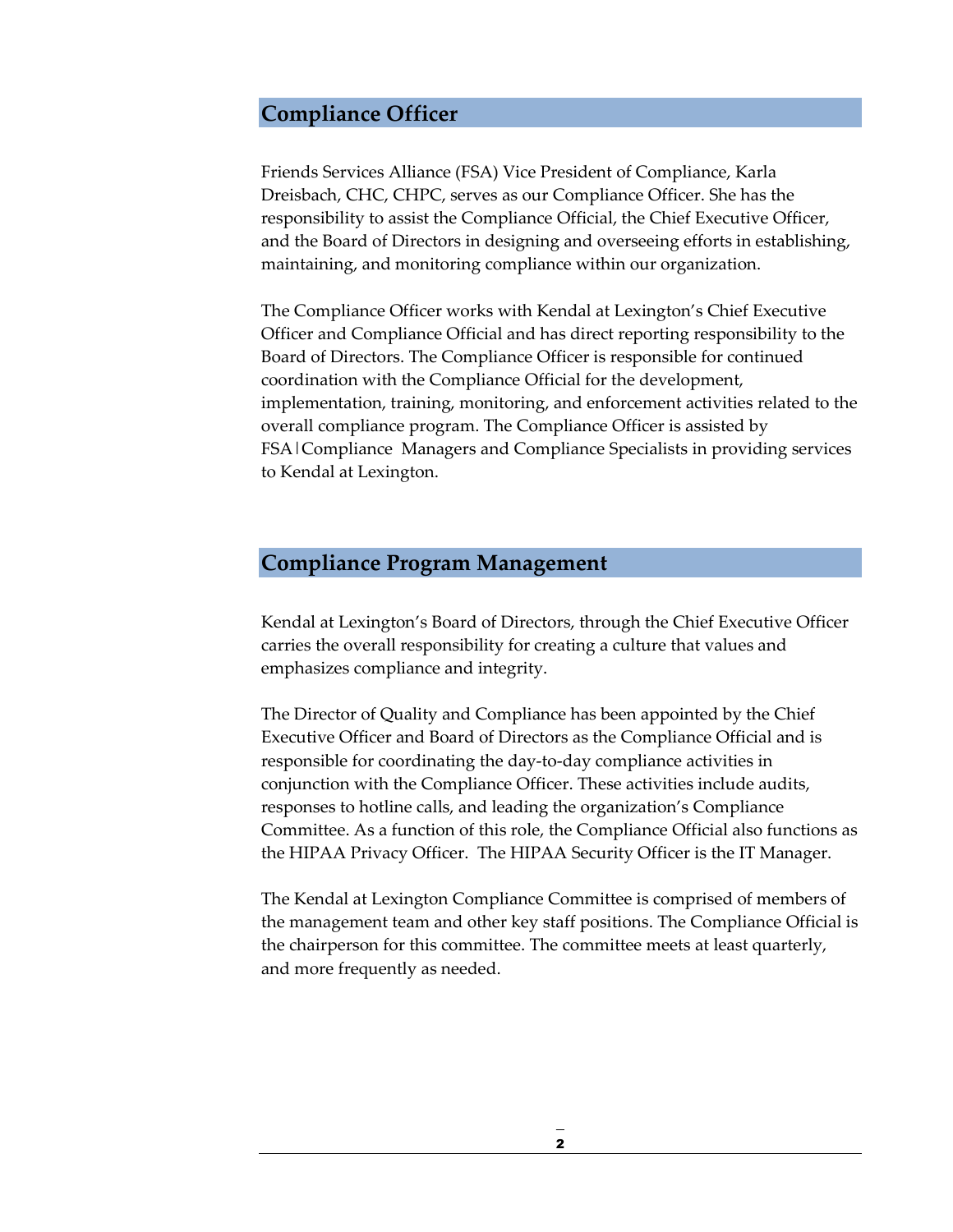#### <span id="page-6-0"></span>**FROM THE CHIEF EXECUTIVE OFFICER**

Dear Kendal at Lexington Associates:

 numerous laws and regulations. In our desire to establish a workplace that The healthcare industry is constantly changing and being impacted by complies with these laws and regulations, we have developed a Compliance and Ethics Program that supports Kendal at Lexington Associates in making appropriate decisions. This document, called the Code of Conduct, represents the primary focus for our Compliance and Ethics Program. The Code of Conduct not only reflects Kendal values and practices, but also serves as a statement that influences how we enhance a resident's quality of life.

 It is intended to explain our personal and organizational responsibility and to reflect those areas in which improper or unwise decisions can harm our The Compliance and Ethics Program and the Code of Conduct guide our normal decisions to ensure their compliance with our values and practices as well as applicable laws, statutes, and regulations. Our Code of Conduct does not replace each person's obligation in making wise, fair, and honest decisions. organization and impair our commitment to providing quality services to our residents.

We value your contribution to the residents and appreciate your support in maintaining an ethical workplace. Each Associate is responsible for helping to protect our work environment and its compliance with laws and regulations. Thank you for your commitment and contribution to Kendal at Lexington's values, practices and, most importantly, to our residents.

Sincerely,

fan *Bigelo*w

Jan Bigelow, Chief Executive Officer and the Kendal at Lexington Board of Directors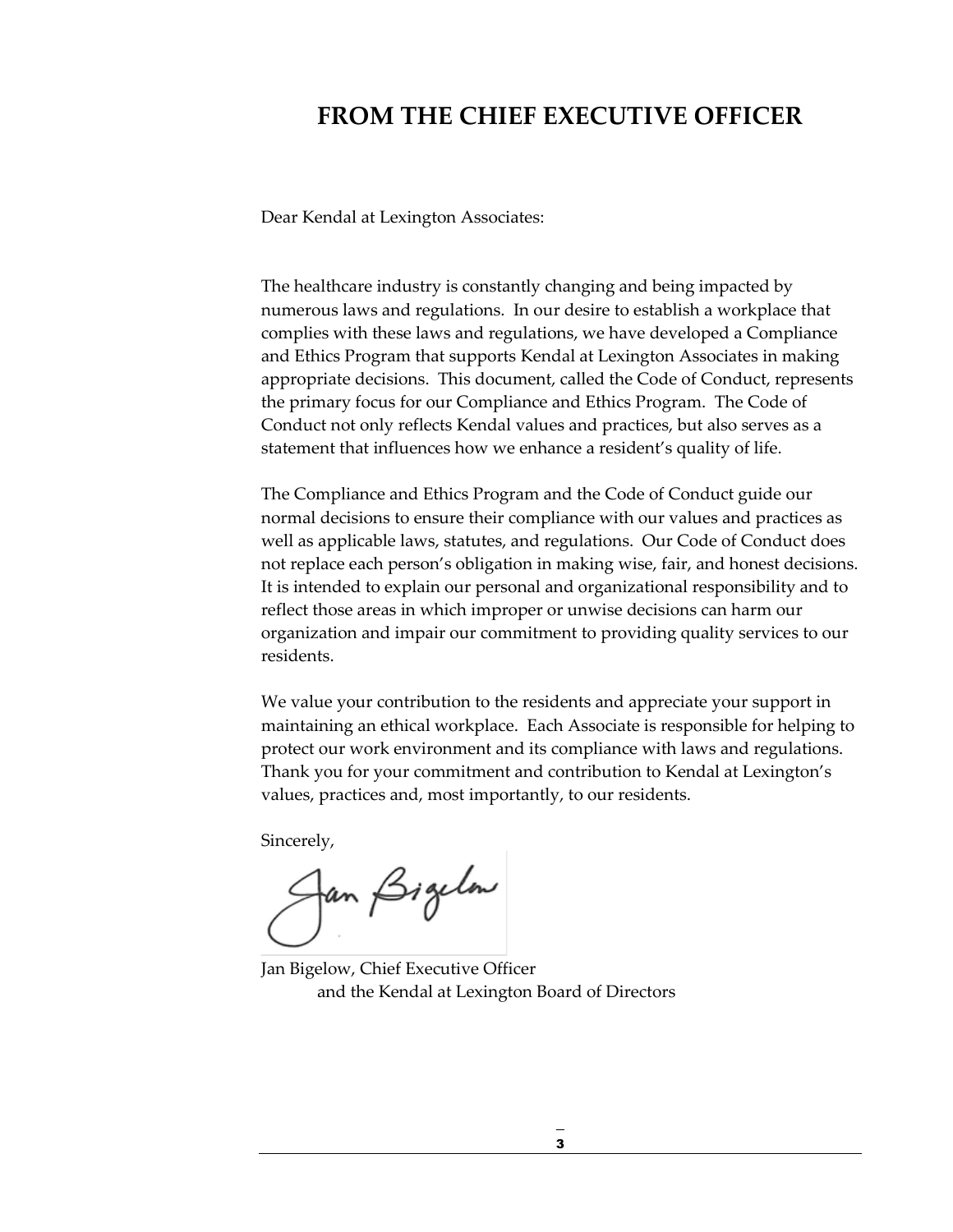#### **KENDAL AT LEXINGTON Code of Conduct**

#### <span id="page-7-0"></span>**Introduction**

 severe penalties, including financial penalties, exclusion from participation in The Code of Conduct is the foundation of the Compliance and Ethics Program. The Code of Conduct is a guide to appropriate workplace behavior; it will help you make the right decisions if you are not sure how to respond to a situation. All Associates must comply with both the spirit and the letter of all federal, state, and local laws and regulations that apply to the healthcare and other services that Kendal at Lexington provides, as well as all laws that apply to our business dealings. Violations of these laws and regulations can result in government programs, and, in some cases, imprisonment, for Kendal at Lexington, Associates, and individuals with whom we work.

As Associates, we share a commitment to legal, ethical, and professional conduct in everything that we do. We support these commitments in our work each day, whether we care for residents, order supplies, prepare meals, keep records, pay invoices, or make decisions about the future of our organization.

**The success of Kendal at Lexington as a provider of healthcare and other services depends on you, your personal and professional integrity, your responsibility to act in good faith, and your obligation to do the right things for the right reasons**.

The Compliance and Ethics Program provides principles and standards to guide you in meeting your legal, ethical, and professional responsibilities. As an Associate, you are responsible for supporting the Compliance and Ethics Program in every aspect of your workplace behavior. Your continued working relationship with Kendal at Lexington includes understanding and adhering to the Compliance and Ethics Program.

The Code of Conduct discusses the importance of:

*Care Excellence* – providing quality, compassionate, respectful, and clinically-appropriate care.

*Professional Excellence* – maintaining ethical standards of healthcare and business practices.

*Regulatory Excellence* – complying with federal and state laws, regulations, and guidelines that govern healthcare, housing services, and other services we provide.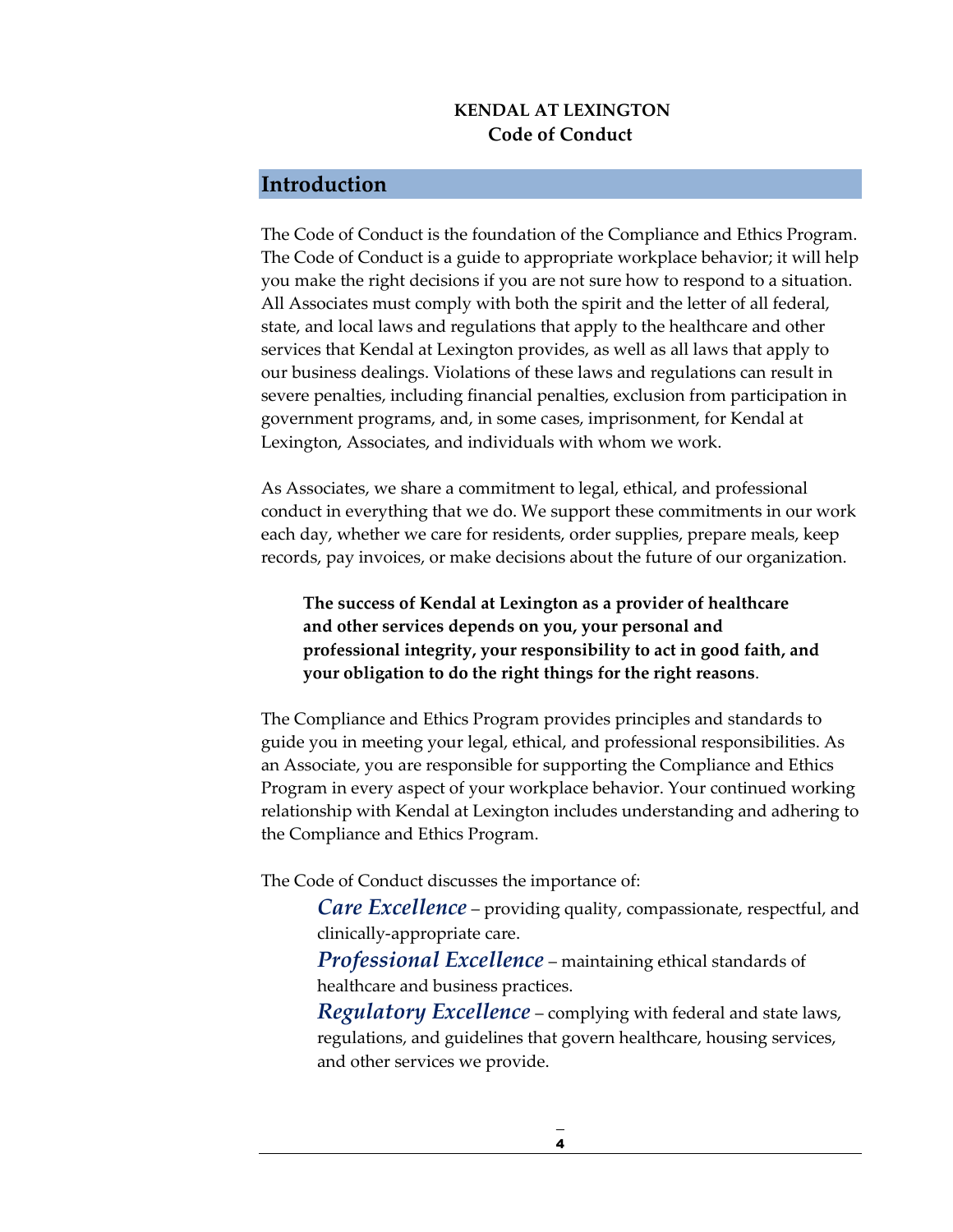#### <span id="page-8-0"></span>**A Shared Responsibility**

Because we are in the business of caring for and providing services for others, it is critical that each of us adheres to appropriate standards of behavior. As individuals and as an organization, we are responsible to many different groups. We must act ethically and responsibly in our relations with:

Residents and their families; Colleagues and co-workers; Members of the Board of Directors; Volunteers and affiliated colleagues; Healthcare payers, including the federal and state governments; Regulators, surveyors, and monitoring agencies; Physicians, Nurse Practitioners, Physician Assistants; Vendors and contractors; Business associates; and The communities we serve.

Any compromise in our standards could harm our residents, our co-workers, and our organization. Like every organization that provides healthcare, we do business under very strict regulations and close governmental oversight. Fraud, waste, and abuse are serious issues. Sometimes even an innocent mistake can have significant consequences that could result in substantial penalties to Kendal at Lexington**.** 

All Associates are required to complete training, as appropriate, on the Code of Conduct and the Compliance and Ethics Program as a condition of employment or business relationship. The Code of Conduct sets forth mandatory standards.

#### *There is no justification for departing from the Code of Conduct no matter what the situation may be.*

Every Associate is responsible for ensuring that he or she complies with the Code of Conduct and all policies and procedures. Any Associate who violates any of these standards and/or policies and procedures is subject to discipline up to and including termination.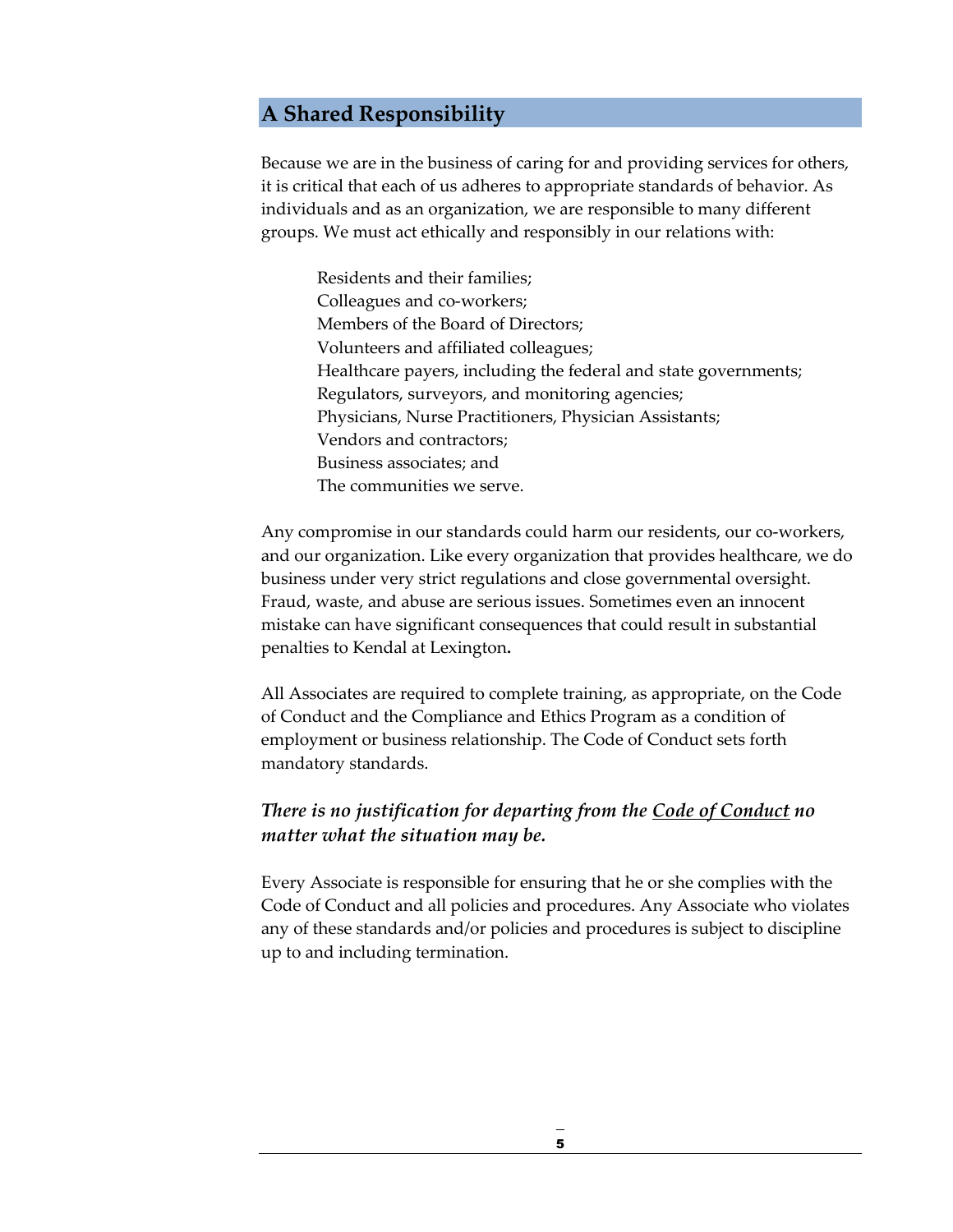#### <span id="page-9-0"></span>**Personal Obligation**

As we are each responsible for following the Code of Conduct in our daily work, we are also responsible for enforcing it. This means that you have a duty to report any problems you observe or perceive, regardless of your role.

 to comply with applicable laws. If you observe or suspect a situation that you As an Associate, you must help ensure that you are doing everything practical believe may be unethical, illegal, unprofessional, or wrong, or you have a clinical, ethical, or financial concern, you must report it. You are expected to satisfy this duty by complying with the Three Step Reporting Process. If you fail to report noncompliance with the Code of Conduct, policies and procedures, or applicable federal or state laws, you will be subject to discipline up to and including termination. We have a zero tolerance for retaliation. No one may retaliate against an associate who reports a concern in good faith.

#### <span id="page-9-1"></span>**Reporting Compliance Concerns**

#### **The Three Step Reporting Process**

**First,** talk to your supervisor. He or she is most familiar with the laws, regulations, and policies that relate to your work.

**Second,** if you do not want to talk to your supervisor, seek out another member of the leadership team or someone from human resources.

**Third,** if you still have a concern, contact the Compliance Official, a member of the organization's Compliance Committee, or the Compliance Officer.

**You may also call the toll-free Compliance Hotline number at any time.** 

#### <span id="page-9-2"></span>**Compliance Hotline**

## **Compliance Hotline at 800.211.2713 All calls are confidential, and you may call** *ANONYMOUSLY* **if you choose.**

The Compliance Hotline is available 24 hours a day, 7 days a week, for callers to report compliance-related issues. Concerns that are reported to the Compliance Hotline are taken seriously.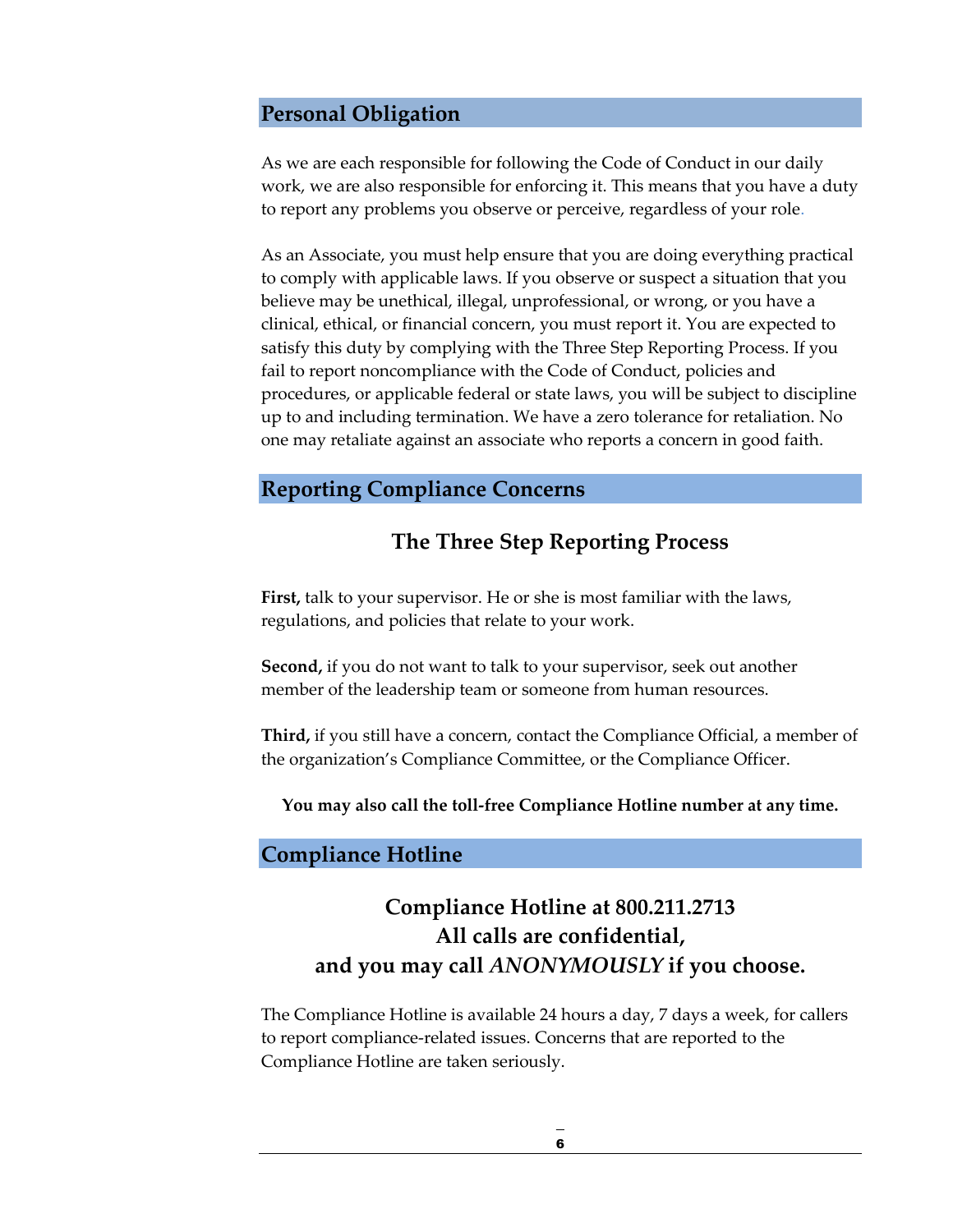You can make calls to the Compliance Hotline without fear of reprisal, retaliation, or punishment for your actions. Anyone, including a supervisor who retaliates against an Associate for contacting the Compliance Hotline or reporting a compliance issue in any other manner, will be disciplined.

# <span id="page-10-0"></span>**Care Excellence**

endal at Lexington's most important job is providing quality care to our residents. This means offering compassionate support to our residents and working toward the best possible outcomes while following all applicable ru residents and working toward the best possible outcomes while following all applicable rules and regulations including the Medicare Conditions of Participation.

#### <span id="page-10-1"></span>**Resident Rights**

Residents receiving healthcare and other services have clearly defined rights. A document describing these rights is provided to each resident upon admission and is posted in conspicuous locations throughout the organization for the residents' and your reference. To honor these rights, we must:

- Make no distinction in the admission, transfer, or discharge of a resident, or in the care we provide on the basis of race, gender, age, religion, national origin, disability, color, marital status, veteran status, medical condition, sexual orientation, or other protected class status, insurance, or financial status;
- Treat all residents in a manner that preserves their dignity, autonomy, self-esteem, and civil rights;
- Protect every resident from physical, emotional, verbal, or sexual abuse or neglect;
- Protect all aspects of resident privacy and confidentiality;
- • Respect residents' personal property and money and protect it from loss, theft, improper use, and damage;
- Respect the right of residents and/or their legal representatives to be informed of and participate in decisions about their care and treatment;
- access their medical records as required by the Health Information • Respect the right of residents and/or their legal representatives to Portability and Accountability Act (HIPAA);
- Recognize that residents have the right to consent to or refuse care and the right to be informed of the medical consequences of such refusal;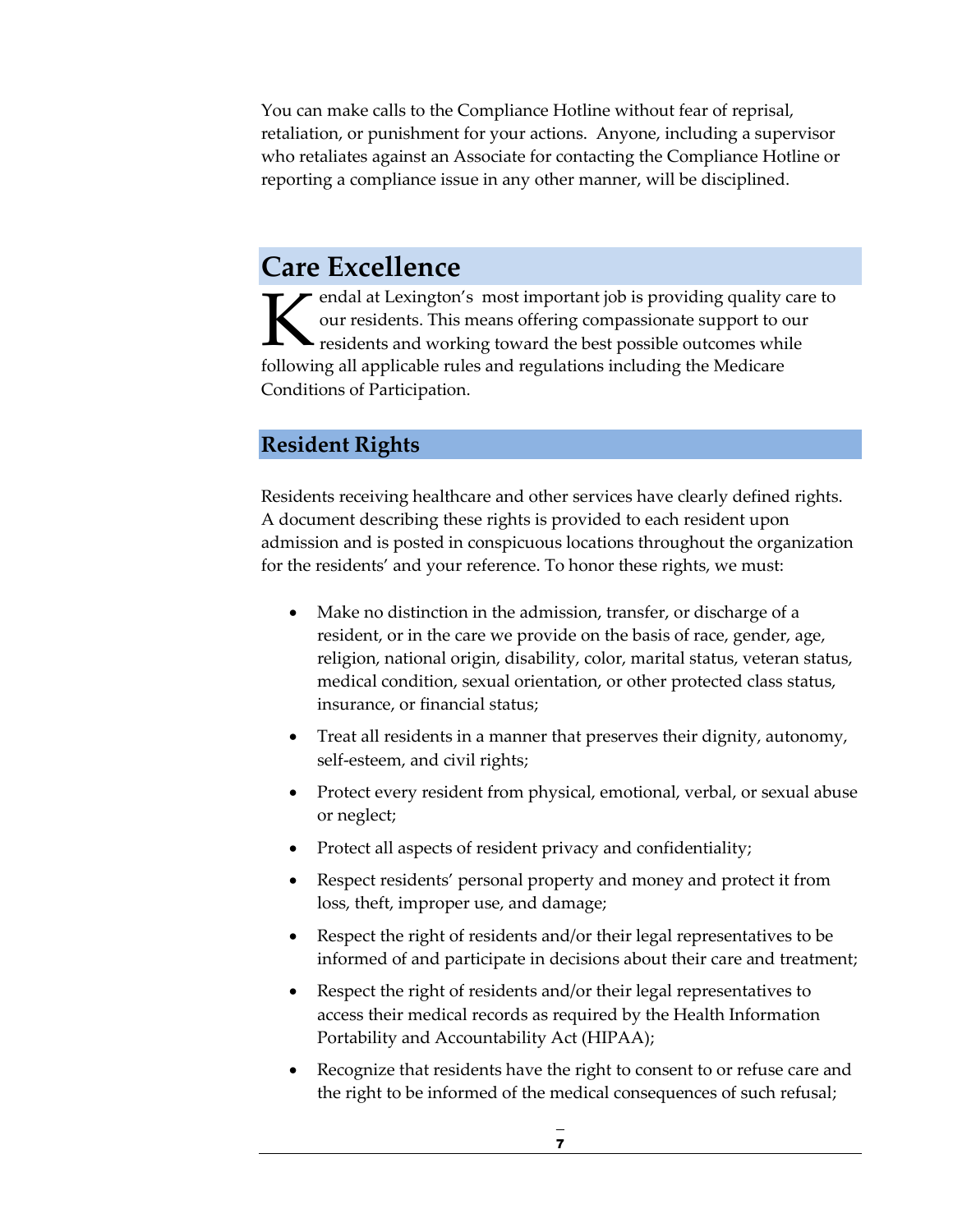- Protect residents' rights to be free from physical and chemical restraints; and
- Respect the residents' right to self-determination and autonomy.

#### <span id="page-11-0"></span>**Abuse and Neglect**

 Kendal at Lexington will not tolerate any type of resident abuse or neglect – physical, emotional, verbal, financial, or sexual. Residents must be protected from abuse and neglect by Associates, family members, legal guardians, friends, or any other person. This standard applies to all residents at all times.

 Federal law defines abuse as the willful infliction of injury, unreasonable or mental anguish. This presumes that instances of abuse of all residents, even mental anguish, or mental illness. The failure to follow a resident's care plan confinement, intimidation, or punishment with resulting physical harm, pain, those in a coma, cause physical harm, or pain or mental anguish. Neglect means failure to provide goods and services necessary to avoid physical harm, may constitute abuse.

The Commonwealth of Virginia defines abuse as the willful infliction of injury, unreasonable confinement, intimidation or punishment with resulting physical harm, pain or mental anguish, or deprivation by an individual, including caretaker, of goods or services that are necessary to attain or maintain physical, mental and psychosocial well-being. This includes verbal, sexual, physical or mental abuse. The term includes the following:

- comprehend, or disability. Examples of verbal above include, but are not limited to: threats of harm, saying things to frighten a resident. • Verbal Abuse – Any use of oral, written, or gestured language that willfully includes disparaging and derogatory terms to residents and families, or within their hearing range, regardless of their age, ability to
- Sexual Abuse Any non-consensual sexual contact of any kind with an elderly person.
- Physical Abuse The use of physical force that may result in bodily injury, physical pain or impairment. It includes hitting, slapping, pinching, kicking, beating, pushing, shoving, shaking, and burning. Controlling behavior through corporal punishment or through actual physical or chemical restraints is also considered abuse.
- Mental or Psychological Abuse Includes but is not limited to, humiliation, harassment, threats of punishment or deprivation, frightening, threatening, embarrassing or making fun of, or involuntary seclusion from others such as confinement.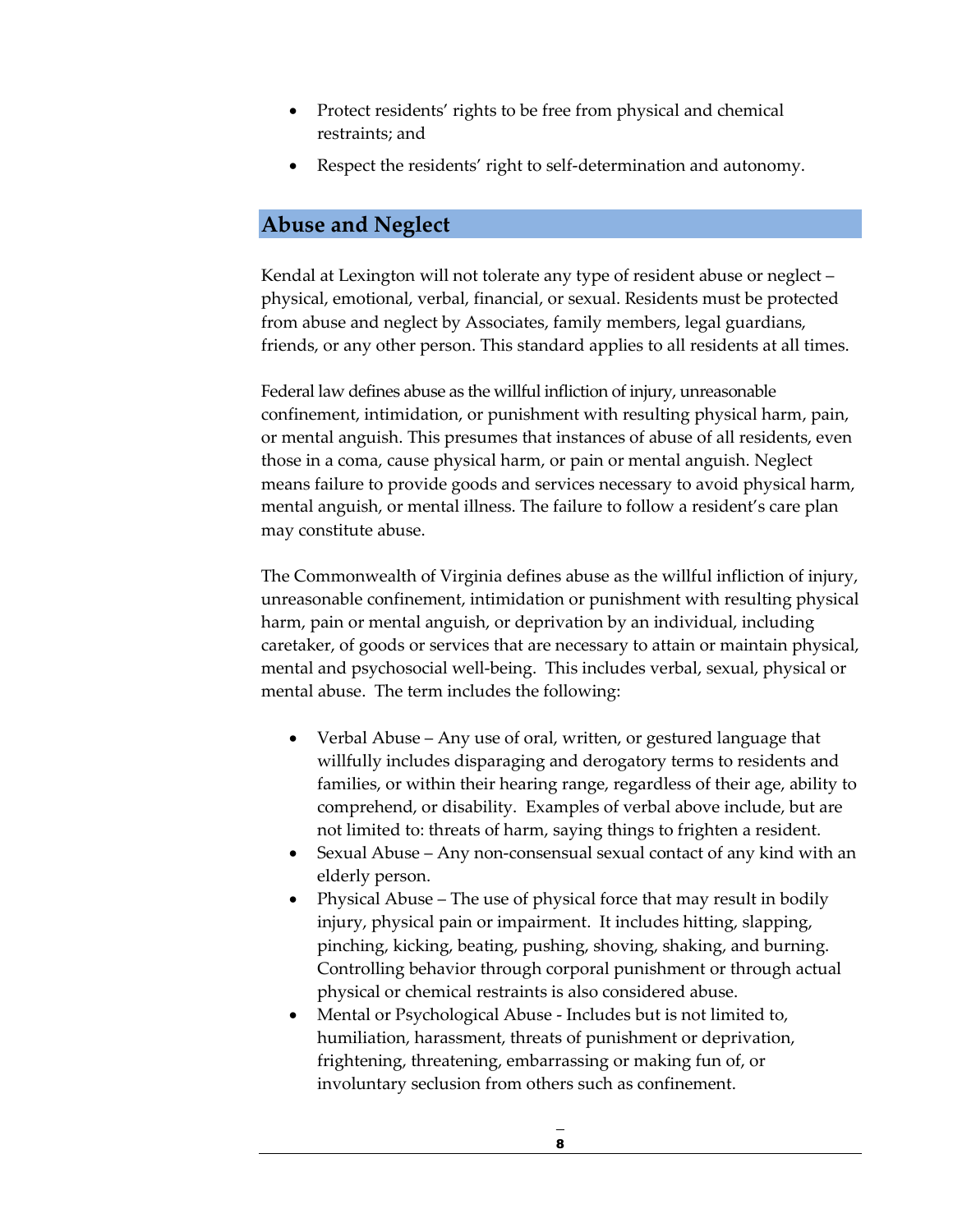- separation from other residents will not be considered involuntary seclusion and may be permitted if used for limited periods of time as a • Involuntary seclusion – Includes separation of a resident from other residents or from their room; confinement to their room against their will; or the will of their representative. Emergency or short-term therapeutic intervention. Staff should document in the residents chart any reason for involuntary seclusion, including a timeline related to the seclusion.
- treatment or medications. • Neglect - The refusal or failure to fulfill any part of a person's obligations or duties to a resident. If an individual doesn't receive the help they need to keep them physically or mentally healthy, they are at risk of harm or decreased function or health. Some examples include: not turning, keeping dry, responding to call bells, not reporting changes to the charge nurse or physician, and not administering
- resident's consent or the consent of the resident's responsible party. • Misappropriation of property (financial exploitation) is defined as the deliberate misplacement, exploitation, wrongful, temporary or permanent use of a resident's belongings or money without the
- threatens their own health or safety. This form of neglect excludes a Self-Neglect is characterized as the behavior of elderly people that situation in which a mentally competent older person, who understands the consequences of a decision, makes a conscious decision to engage in an act that threatens their health or safety as a matter of personal choice.
- Resident-to-Resident Abuse is recognized as the abusive behavior of a resident directed towards another resident. This can include, but is not limited to, verbal, sexual, physical and mental abuse.

**Any Associate who abuses or neglects a resident is subject to termination. In addition, legal or criminal action may be taken. Abuse and neglect must be reported immediately to your supervisor or other member of management.** 

#### <span id="page-12-0"></span> **Elder Justice Act**

The Elder Justice Act requires timely reports of any reasonable suspicion of a crime against a resident of a long-term care facility. You must report your reasonable suspicion to the Virginia Department of Health (800.955.1819 or 804.367.2106) and the Rockbridge County Sheriff's Department (540.463.7328) within two (2) hours if the suspected crime involves serious bodily injury or within 24 hours if the suspected crime does not involve serious bodily injury.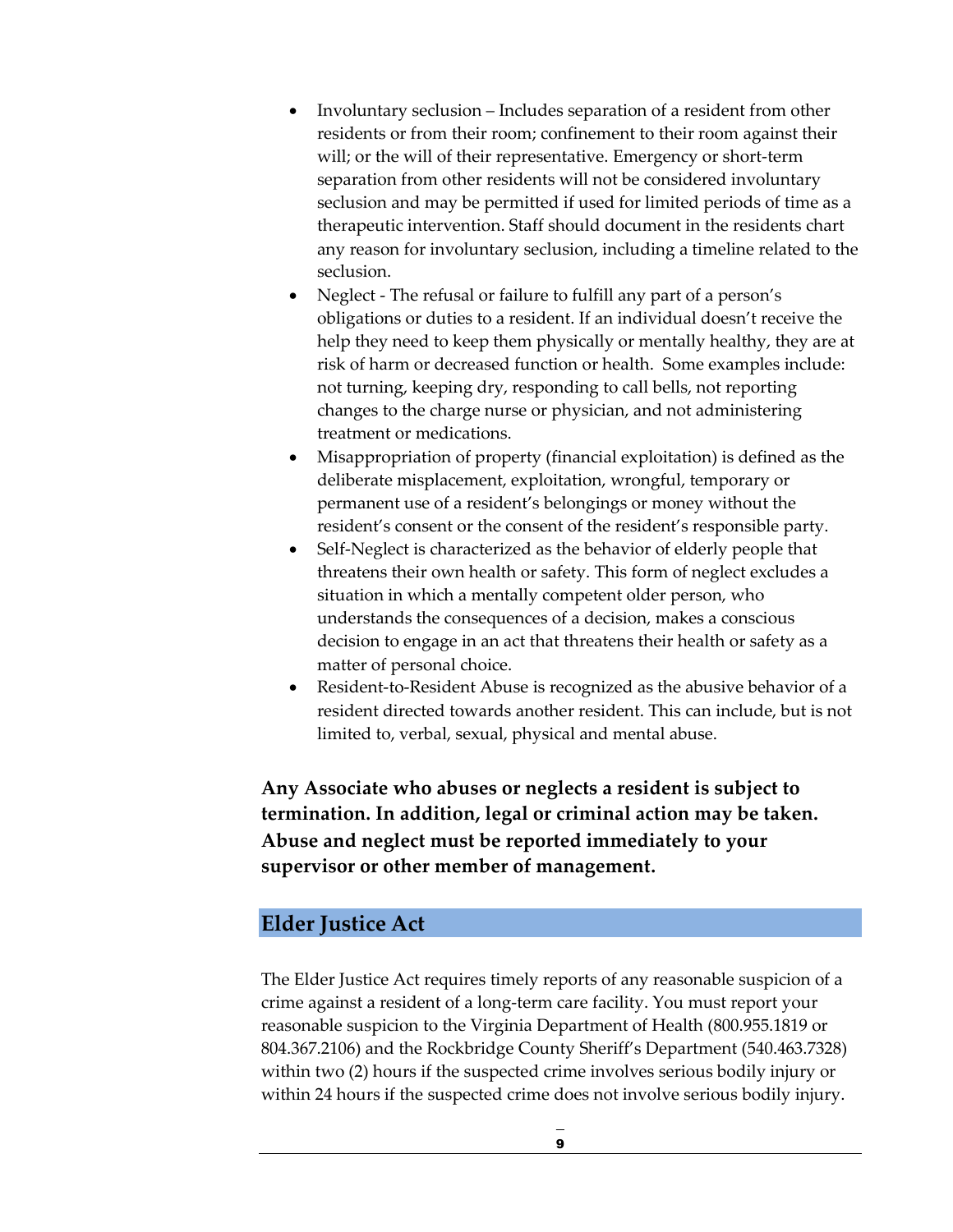In addition, Kendal at Lexington will follow reporting requirements as outlined in its Abuse and Neglect Policy.

**Do not call the Compliance Hotline for allegations of abuse or neglect**. **Report abuse or neglect immediately to your supervisor.** 

#### <span id="page-13-0"></span>**Resident Confidentiality/HIPAA**

 information only in a manner consistent with the HIPAA Privacy policies and identifiable health information that is transmitted or maintained in any form All Associates must use and disclose medical, financial, or personal procedures and state and federal law. You are responsible for keeping resident protected health information (PHI) confidential. PHI is defined as individually or medium, including electronic health information.

 Any unauthorized exposure of PHI which compromises the security or privacy of information is a potential breach.

#### **If you become aware of a breach of any protected or sensitive information, it is important that you report it immediately to your supervisor or the Privacy Officer.**

 comply with all state and federal HIPAA regulations for breach notification. If the disclosure results in a breach, Kendal at Lexington must investigate and

#### <span id="page-13-1"></span>**Resident Property**

Associates must respect residents' personal property and protect it from loss, theft, damage, or misuse. Associates who have direct access to resident funds must maintain accurate records and accounts.

#### <span id="page-13-2"></span>**Providing Quality Care**

 services, and resources necessary to help each resident reach or maintain his or As a Lifecare Community, our primary commitment is to provide the care, her highest possible level of physical, mental, and psychosocial well-being. Kendal at Lexington has policies and procedures and provides training and education to help each Associate strive to achieve this goal.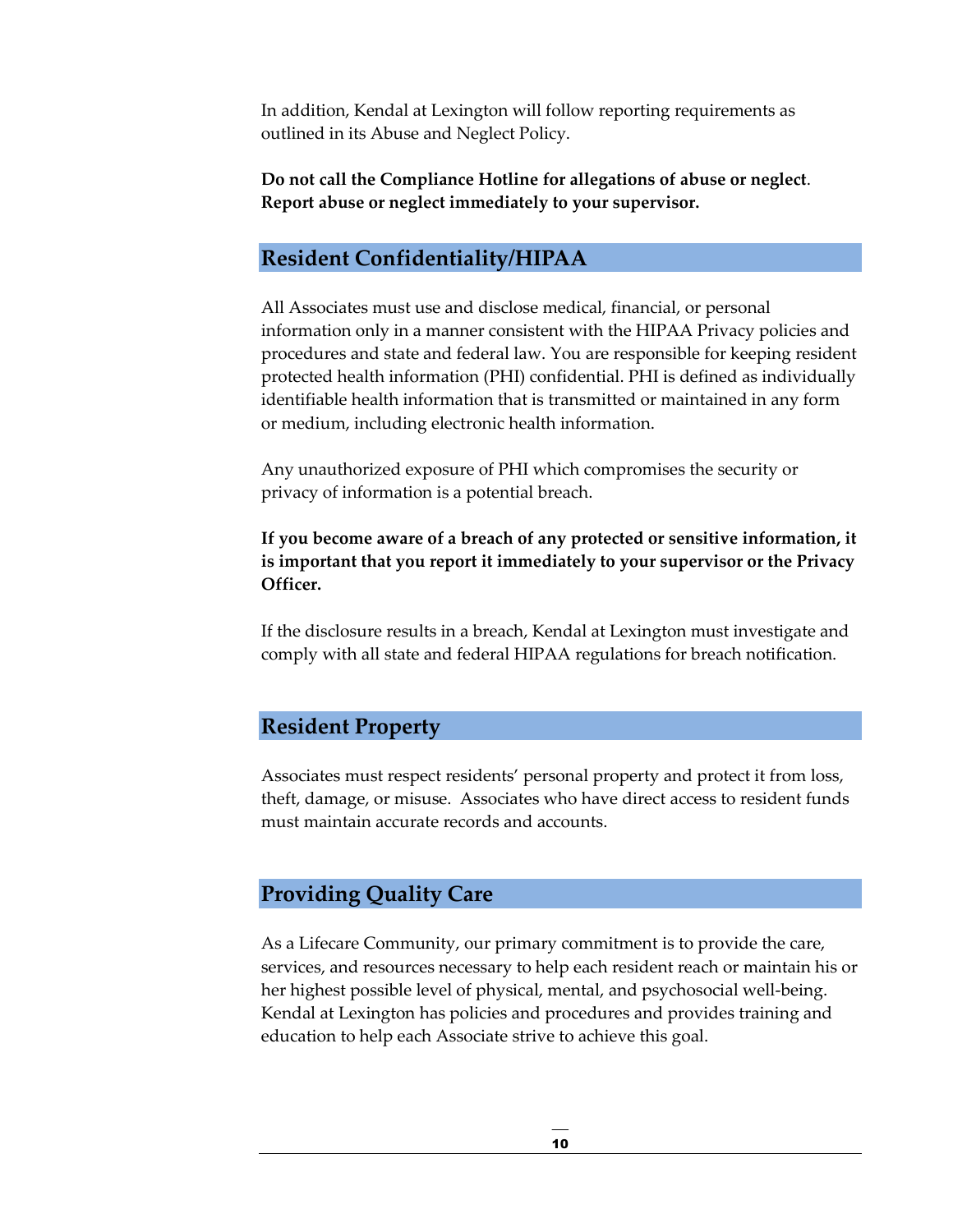Our care standards include:

- Accurately assessing the individual needs of each resident and developing interdisciplinary care plans that meet those assessed needs;
- Reviewing goals and plans of care to ensure that the residents' ongoing needs are being met;
- Providing only medically necessary, physician prescribed services and products that meet the residents' clinical needs;
- Confirming that services and products (including medications) are within accepted standards of practice for the resident's clinical condition;
- Ensuring that services and products are reasonable in terms of frequency, amount, and duration;
- Measuring clinical outcomes and resident satisfaction to confirm that quality of care goals are met;
- Providing accurate and timely clinical and financial documentation and record keeping;
- Ensuring that residents' care is given only by properly licensed and credentialed providers with appropriate background, experience, and expertise;
- Reviewing resident care policies and procedures and clinical protocols to ensure that they meet current standards of practice; and
- Monitoring and improving clinical outcomes through a Quality Assurance Performance Improvement (QAPI) Committee with established benchmarks.

#### <span id="page-14-0"></span>**Medical Services**

Kendal at Lexington is committed to providing comprehensive, medically necessary services for our residents. The Medical Director provides oversight to physicians and other medical providers and services as defined by state and federal regulations. The Medical Director oversees the care and treatment policies and is actively involved in the Quality Assurance Performance Improvement (QAPI) Committee.

## <span id="page-14-1"></span>**Professional Excellence**

I he professional, responsible, and ethical behavior of every Associate reflects on the reputation of our organization and the services we provide. Whether you work directly with residents or in other areas that support resident services, you are expected to maintain our standards of honesty, integrity, and professional excellence, every day.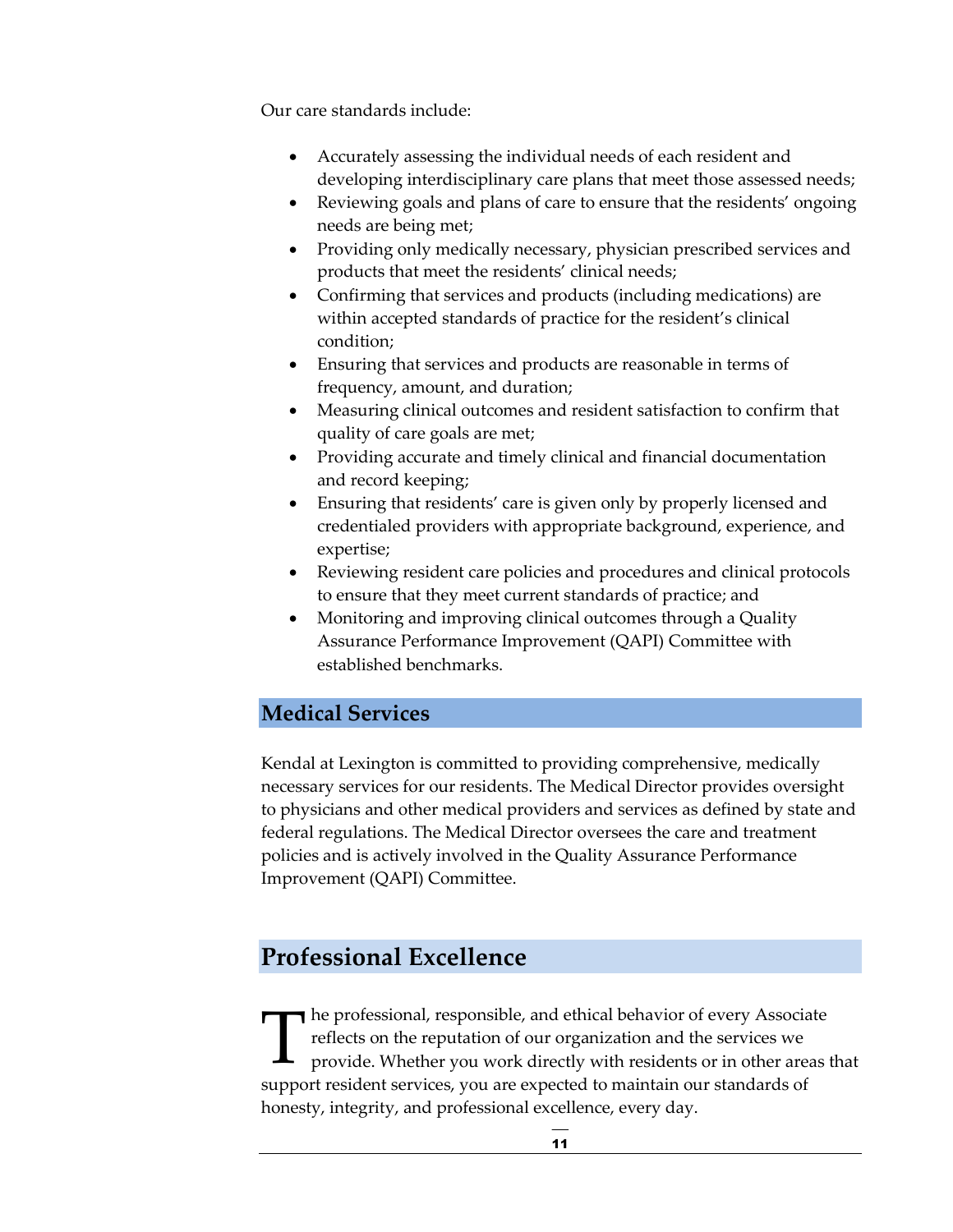#### <span id="page-15-0"></span>**Hiring and Employment Practices**

Kendal at Lexington is committed to fair employment practices. When hiring and evaluating, we:

- Comply with federal, state, and local Equal Employment Opportunity laws, hiring the best qualified individuals regardless of race, color, national origin or ancestry, religion, sex, pregnancy or childbirth (or related medical conditions), disability, marital status, age, status as a veteran, use of a pension or benefit plan, prior assertion of a workers' compensation claim or engagement in concerted activity regarding the terms of employment. All promotions, transfer evaluations, compensation, and disciplinary actions also follow this policy.
- Conduct employment screenings to protect the integrity of our workforce and welfare of our residents and Associates.
- Require all who need licenses or certifications to maintain their credentials in compliance with state and federal laws. Documentation of licenses or certifications must be provided.

#### <span id="page-15-1"></span>**Employee Screening**

Employees are screened in accordance with federal and state law to ensure the safety of Kendal at Lexington residents. Screening procedures have been implemented and are conducted prior to hire and monthly thereafter.

As long as you are employed or affiliated with Kendal at Lexington, you must immediately report to your supervisor:

- If you are arrested or indicted for a criminal offense;
- • If you are convicted of an offense that would preclude employment in a healthcare facility;
- If action has been taken against your license or certification; or
- • If you are excluded from participation in a federal or state healthcare program.

#### <span id="page-15-2"></span>**Licensure, Certification and Exclusion Screening**

Kendal at Lexington is committed to ensuring that only qualified professionals provide care and services to residents. Practitioners and other professionals treating residents must abide by all applicable licensing, credentialing and certification requirements. In addition, every effort is made to validate licenses and certification through the appropriate state or federal agency.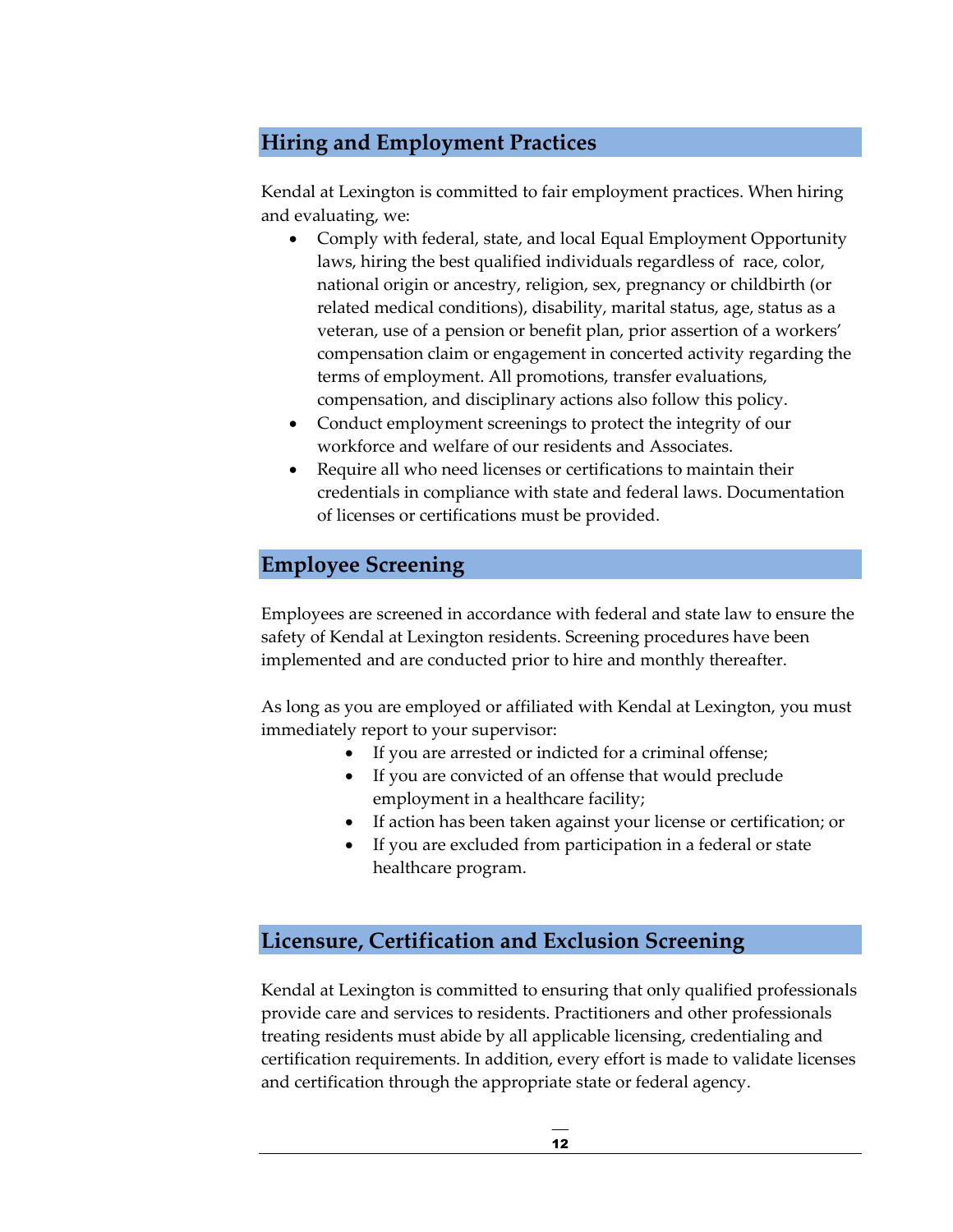Award Management database is conducted prior to hire and at a minimum of Kendal at Lexington is prohibited by federal law from employing, retaining, or contracting with anyone who is excluded from any federal or state funded programs. Screening of all Associates through the Office of Inspector General's List of Excluded Individuals and Entities, and the GSA's System of monthly thereafter.

#### <span id="page-16-0"></span>**Employee Relations**

To maintain an ethical, comfortable work environment, associates must:

- Refrain from any form of sexual harassment or violence in the workplace;
- Treat all colleagues and co-workers with equal respect, regardless of their race, color, religion, age, national origin or ancestry, veteran's status or disability;
- Protect the privacy of other Associates by keeping personal information confidential and allowing only authorized individuals access to the information;
- Not supervise or be supervised by an individual with whom they have a close personal relationship; and
- Behave professionally and use respectful communication at all times.

#### <span id="page-16-1"></span>**Workplace Safety**

Maintaining a safe workplace is critical to the well-being of our residents, visitors, and co-workers. That is why policies and procedures have been developed describing Kendal at Lexington's safety requirements. Every Associate should become familiar with safety regulations and emergency plans regarding fire and disaster in his or her work area.

In addition to organizational policies, we must abide by all environmental laws and regulations. You are expected to follow organizational safety guidelines and to take personal responsibility for helping to maintain a secure work environment. If you notice a safety hazard, you must take action to correct it if you can or to report it to your supervisor immediately.

#### <span id="page-16-2"></span>**Drug and Alcohol Abuse**

Kendal at Lexington is committed to maintaining a team dedicated and capable of providing quality resident services. To that end, you are prohibited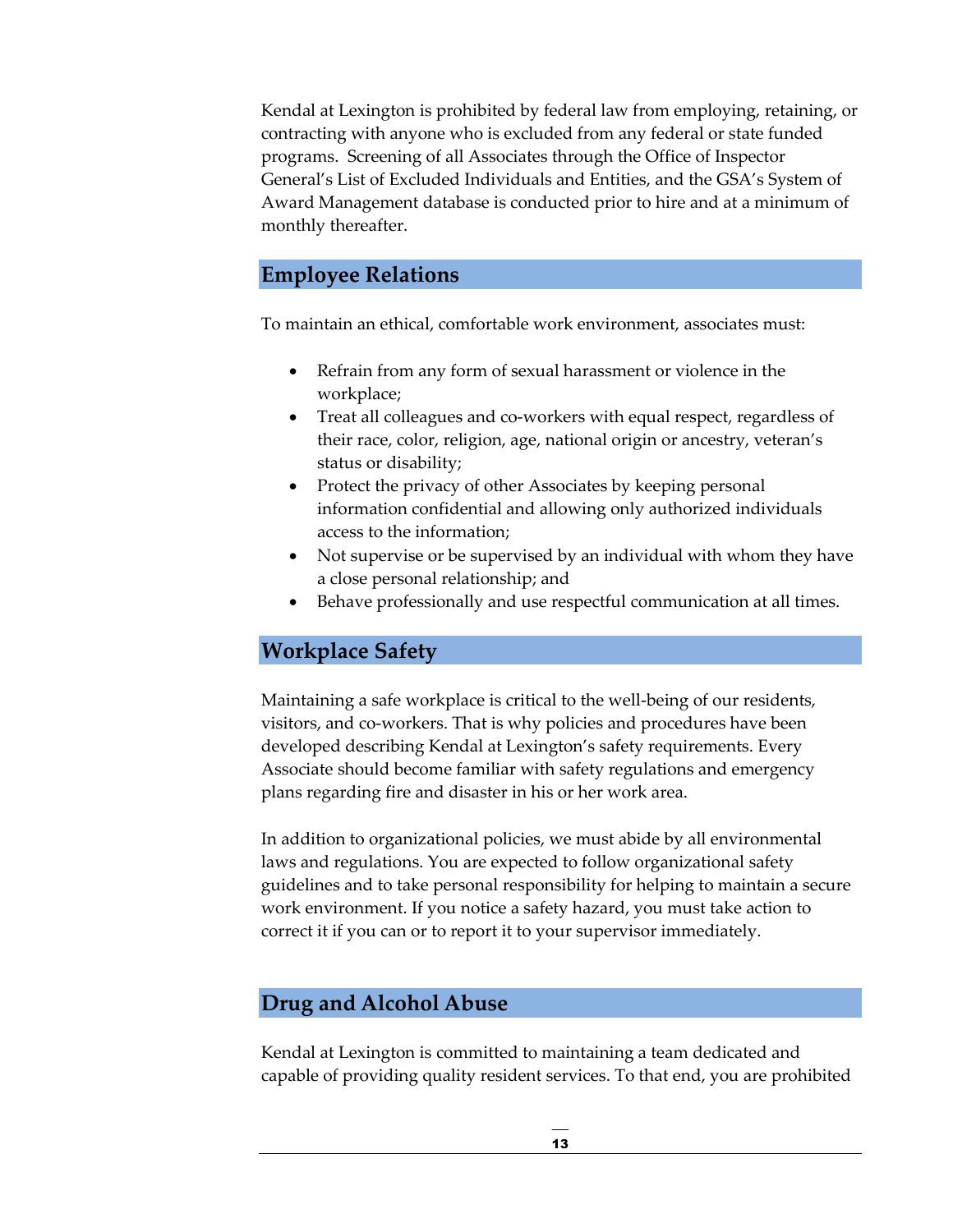from consuming any substance that impairs your ability to provide quality services or otherwise perform your duties during work hours.

You may never use, sell, or bring on Kendal property alcohol, illegal drugs, and/or narcotics or report to work under the influence of alcohol, illegal drugs, and/or narcotics. For an Associate who appears to have work performance problems related to drug or alcohol use, a drug and alcohol screening will be conducted and appropriate action will be taken, if necessary.

 instance of noncompliance with this policy may result in disciplinary action Illegal, improper, or unauthorized use of any controlled substance that is intended for a resident is prohibited. If you become aware of any improper diversion of drugs or medical supplies, you must immediately report the incident to your department supervisor, the Compliance Official, the Compliance Officer, or use the Compliance Hotline. Failure to report a known against the Associate, up to and including termination.

#### <span id="page-17-0"></span>**Organizational Relations**

Professional excellence in organizational relations includes:

- Complying with federal tax law to maintain tax exempt status under section 501(c)(3) of the Internal Revenue Code;
- Maintaining company privacy and keeping proprietary information confidential;
- Avoiding outside activities or interests that conflict with responsibilities to Kendal at Lexington and reporting such activity or interest prior to and during employment;
- Allowing only designated management staff to report to the public or media; and
- Requiring that Kendal at Lexington complies with the licensing and certification laws that apply to its business.

#### <span id="page-17-1"></span>**Proprietary Information**

In the performance of your duties you, may have access to, receive, or may be entrusted with confidential and/or proprietary information that is owned by Kendal at Lexington and that is not presently available to the public. This type of information should never be shared with anyone outside the organization without authorization from a member of the leadership team.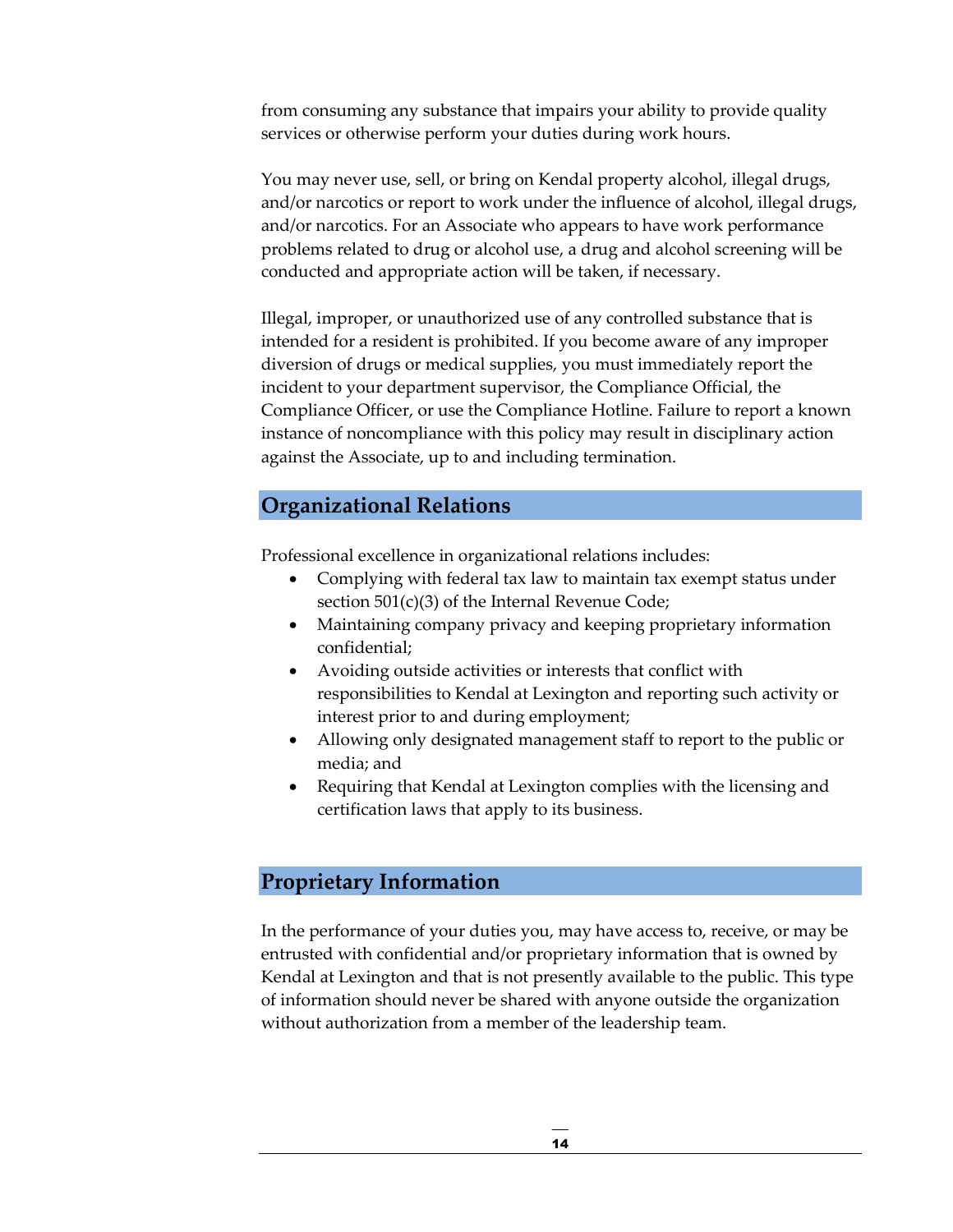Examples of proprietary information that should not be shared include:

- Resident and Associate data and information;
- Details about clinical programs, procedures, and protocols;
- Policies, procedures, and forms;
- Training materials;
- Current or future charges or fees or other competitive terms and conditions;
- Current or possible negotiations or bids with payers or other clients;
- Compensation and benefits information for staff;
- Any kind of financial information; and
- Market information, marketing plans, or strategic plans.

#### <span id="page-18-0"></span>**Gifts**

 You may not accept any tip, gratuity or individual gift from residents and/or residents' family members. You may not give gifts to residents and/or residents' family members.

 "Staff Appreciation Fund" are voluntary and anonymous such that determine whether a resident contributed to the fund. Employees may accept gifts from "the Staff Appreciation Fund" established from resident contributions so long as the gifts provided to employees are of equal value and the contributions by residents to the there is no way for an employee who benefits from the fund to

You may not borrow money from nor lend money to residents and/or residents' family members; nor may you engage with residents and/or residents' family members in the purchase or sale of any item. No Associate may accept any gift from a resident and/or a resident's family members under a will or trust instrument except in those cases where they are related by blood or marriage.

Associates may not serve as a resident's executor, trustee, administrator, or guardian or provide financial services or act under a power of attorney for a resident except in those cases where they are related by blood or marriage.

#### <span id="page-18-1"></span>**Business Courtesies**

Kendal at Lexington prohibits any Associate from offering, giving, soliciting, or accepting business or professional courtesies including entertainment and gifts that could be interpreted as attempts to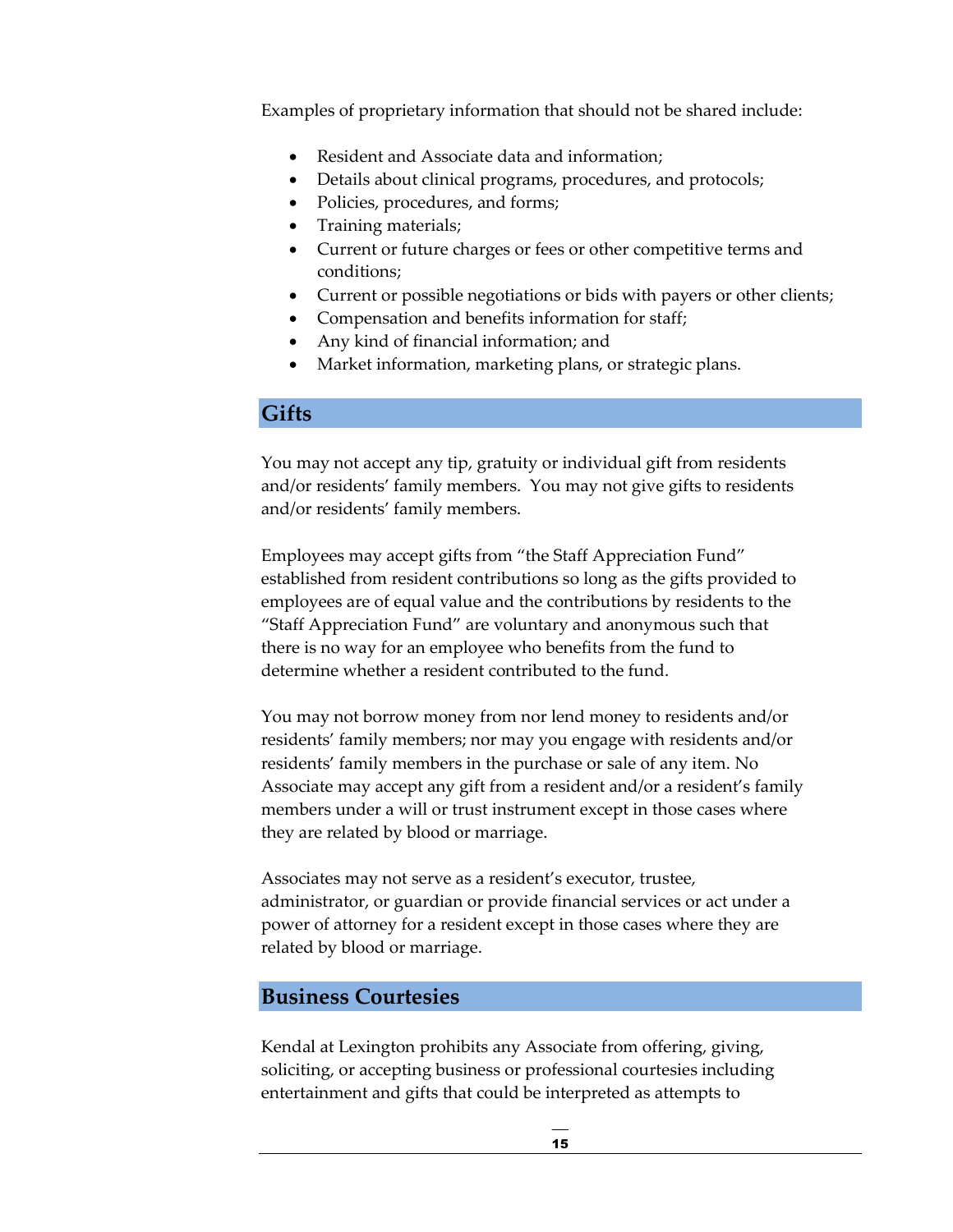influence decision making. Under no circumstances will an Associate solicit or accept business courtesies, entertainment or gifts that depart from the Gifts and Gratuities policy.

#### <span id="page-19-0"></span>**Conflict of Interest**

A conflict of interest exists any time your loyalty to Kendal at Lexington is, or even appears to be, compromised by a personal interest. There are many types of conflict of interest and these guidelines cannot anticipate them all, however the following provide some examples:

- put their financial interests ahead of Kendal's; • Financial involvement with vendors or others that would cause you to
- Associate participation in public affairs, corporate or community directorships, or public office;
- • An immediate family member who works for a vendor or contractor doing business with Kendal at Lexington and who is in a position to influence your decisions affecting the work of Kendal at Lexington;
- Participating in transactions that put your personal interests ahead of Kendal at Lexington or cause loss or embarrassment to Kendal at Lexington;
- Taking a job outside of Kendal at Lexington that overlaps with your normal working hours or interferes with your job performance; or
- Working for Kendal at Lexington and another vendor that provides goods or services at the same time.
- Promoting a personal business during work hours.

All Associates must seek guidance and approval from our Chief Executive Officer or the Director of Human Resources before pursuing any business or personal activity that may constitute a conflict of interest.

#### <span id="page-19-1"></span>**Use of Property**

We must protect the assets of Kendal at Lexington and ensure their authorized and efficient use. Theft, carelessness, and waste have a direct impact on Kendal at Lexington's viability. All assets must be used solely for legitimate business purposes.

Everyone must make sure that they:

• Only use property for Kendal at Lexington's business, not personal use;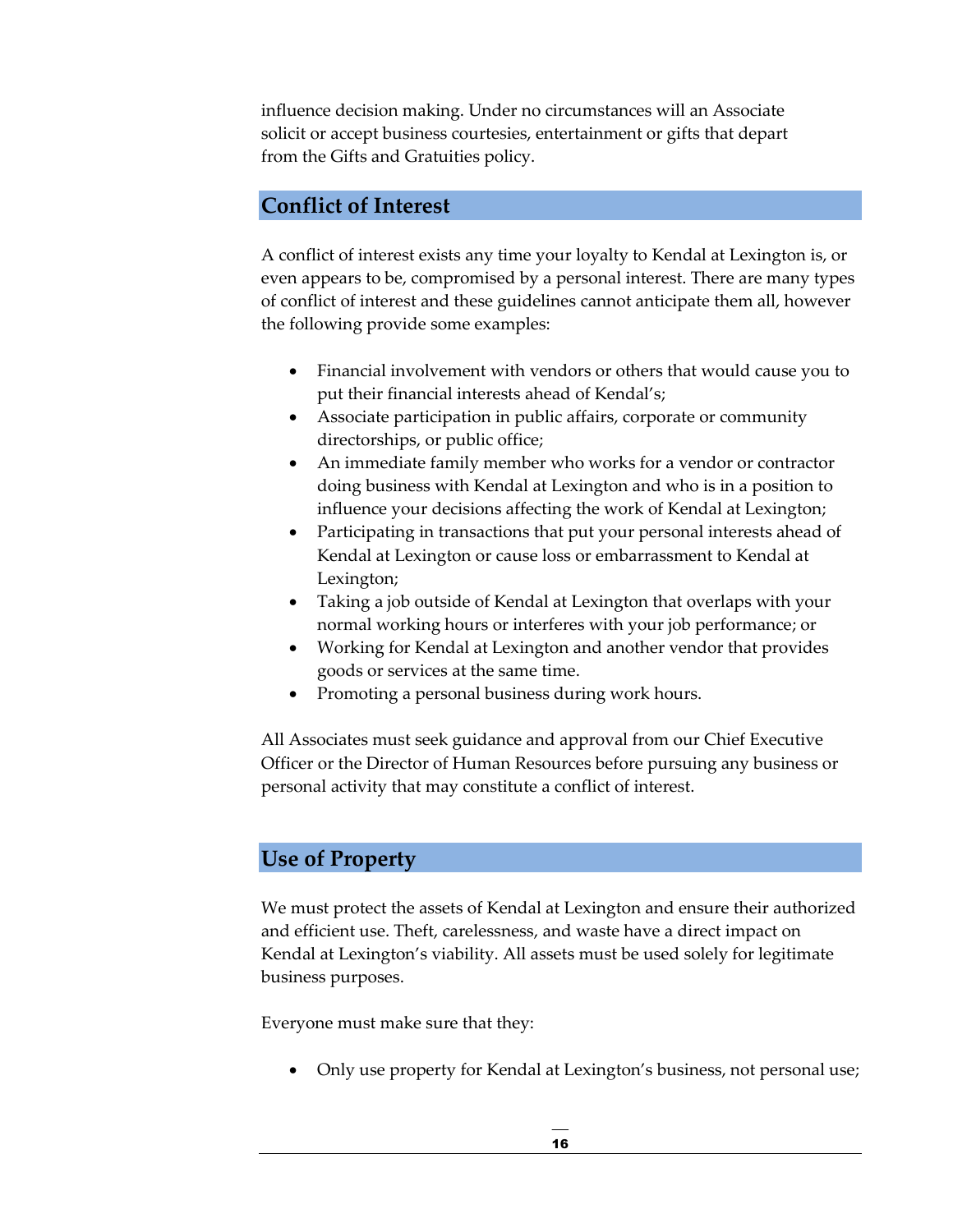- Exercise good judgment and care when using supplies, equipment, vehicles, and other property; and
- Respect copyright and intellectual property laws; or
- If unable to assess the copyright or intellectual property laws, never copy material and/ or download software.
- If borrowing Kendal property, abide by the appropriate policy.

#### <span id="page-20-0"></span>**Computers /Internet**

Associates are expected to use Kendal computers, email, and internet/intranet systems appropriately and according to Kendal at Lexington's established policy and procedure. You are not permitted to use the internet for improper or unlawful activity or download any games or music without prior approval.

Internet use can be tracked and how you use your time on the internet may be monitored. You should have no expectation of privacy when you use Kendal at Lexington's computers, email, and internet/intranet system. Kendal at Lexington has the right to sanction or discipline employees who violate the Code of Conduct in a digital, cyber, or other non-face-to-face environment. You should be familiar with Kendal at Lexington's Social Media policy and abide by it.

#### <span id="page-20-1"></span>**Vendor Relationships**

 approved by management. Agreements with contractors and vendors who a Business Associate Agreement (BAA) with the organization as defined by Kendal at Lexington takes responsibility for being a good client and dealing with vendors honestly and ethically. We are committed to fair competition among prospective vendors and contractors for our business. Arrangements between Kendal at Lexington and its vendors must always be approved by management. Certain business arrangements must be detailed in writing, and receive resident information, with the exception of care providers, will require HIPAA. Contractors and vendors who provide resident care, reimbursement, or other services to resident beneficiaries of federal and/or state healthcare programs are subject to the Code of Conduct and must:

- Maintain defined standards for the products and services they provide to us and Kendal at Lexington residents;
- Comply with all policies and procedures as well as the laws and regulations that apply to their business or profession;
- Maintain all applicable licenses and certifications and provide evidence of sanction screening, current workers compensation, and liability insurance as applicable; and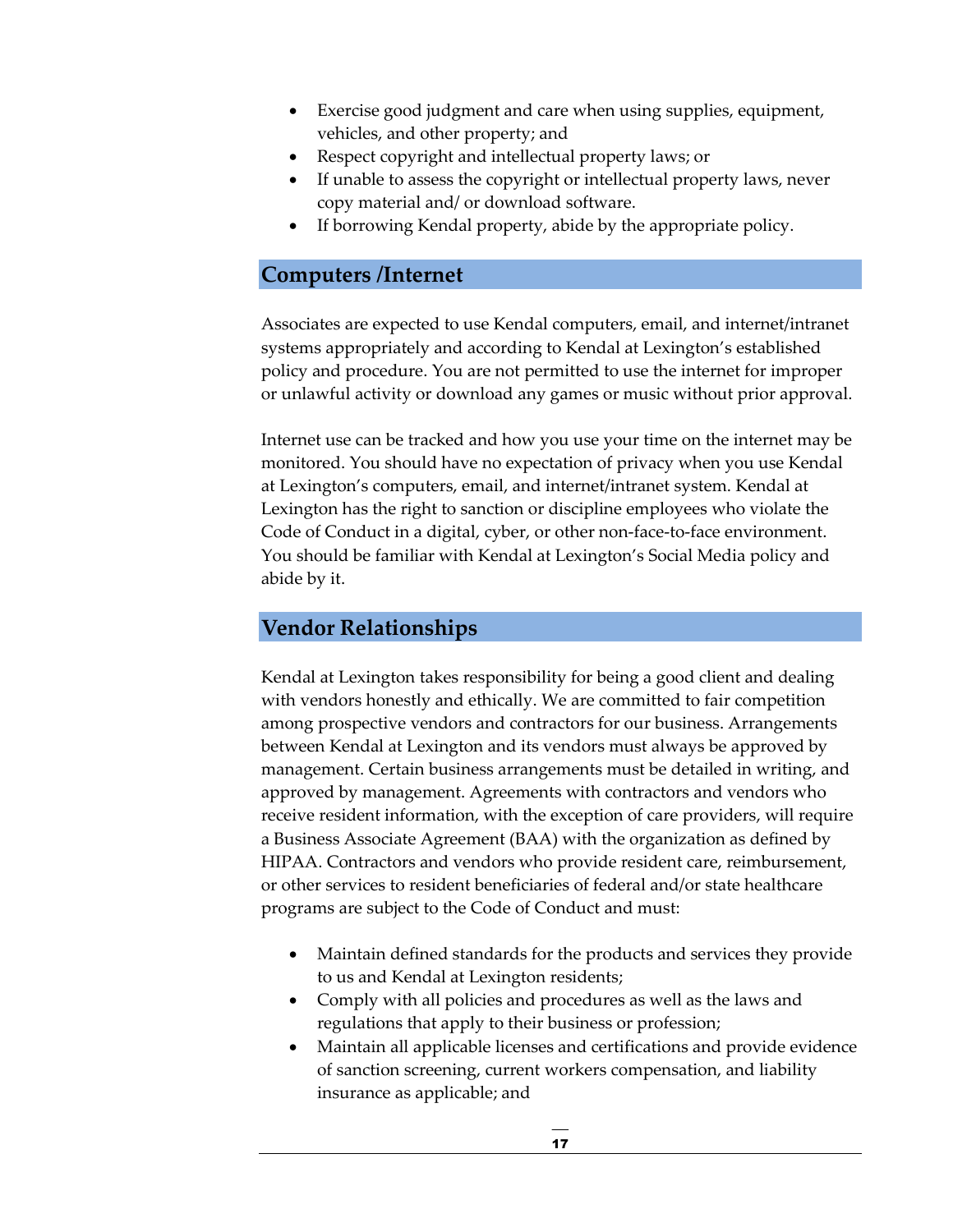• Require that their employees comply with the Code of Conduct and the Compliance and Ethics Program and related training as appropriate.

#### <span id="page-21-0"></span>**Marketing and Advertising**

Kendal at Lexington uses marketing and advertising activities to educate the public, increase awareness of our services, and recruit new Associates. These materials and announcements, whether verbal, printed, or electronic, will present only truthful, informative, non-deceptive information.

### <span id="page-21-1"></span>**Regulatory Excellence**

must follow the many federal, state, and local laws that govern our Examples and at Lexington is a provider of healthcare services, we must follow the many federal, state, and local laws that govern our business. Keeping up with the most current rules and regulations is business. Keeping up with the most current rules and regulations is a big job – and an important one. We are all responsible for learning and staying current with the federal, state, and local laws, rules, and regulations, as well as the policies and procedures that apply to our job responsibilities.

#### <span id="page-21-2"></span>**Billing and Business Practices**

Kendal at Lexington is committed to operating with honesty and integrity. Therefore, all Associates must ensure that all statements, submissions, and other communications with residents, prospective residents, the government, suppliers, and other third parties are truthful, accurate, and complete.

 claim, such as falsified clinical documentation, to any payer – public or private – is subject to termination. In addition, legal or criminal action may be taken. We are committed to ethical, honest billing practices and expect you to be vigilant in maintaining these standards at all times. We will not tolerate any false or inaccurate coding or billing. Any Associate who knowingly submits a false claim or provides information that may contribute to submitting a false

Prohibited practices include, but are not limited to:

- Billing for services or items that were not provided or costs that were not incurred;
- Duplicate billing billing items or services more than once;
- Billing for items or services that were not medically necessary;
- Assigning an inaccurate code or resident status to increase reimbursement;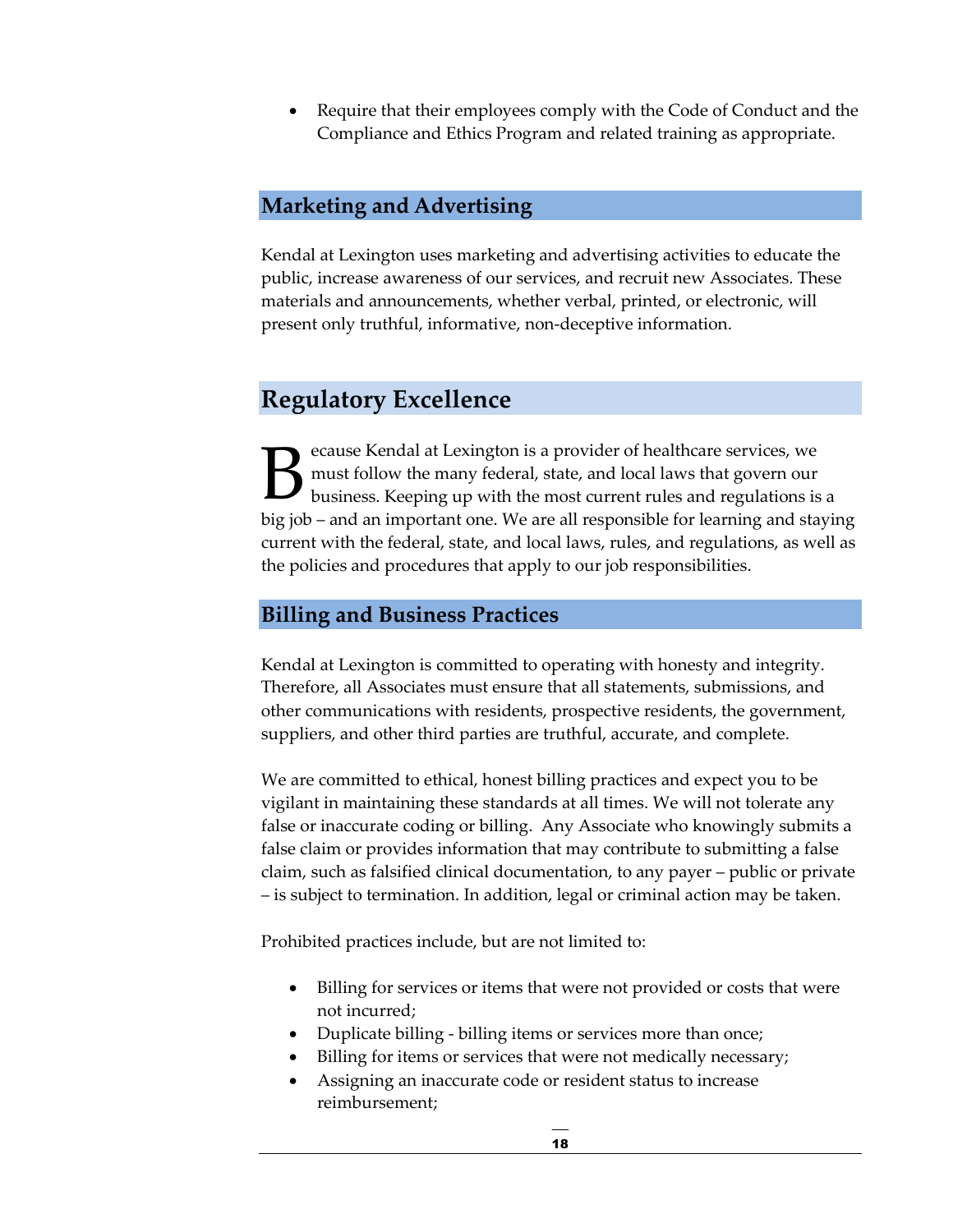- Providing false or misleading information about a resident's condition or eligibility;
- Failing to identify and refund credit balances;
- Submitting bills without supporting documentation;
- Soliciting, offering, receiving, or paying a kickback, bribe, rebate, or any other remuneration in exchange for referrals; and/or
- Untimely entries into medical records.

 **submitted or have knowledge of a prohibited practice, you practice will subject you to disciplinary action up to and If you observe or suspect that false claims are being must immediately report the situation to a supervisor, the Compliance Official, the Compliance Officer, or call the Compliance Hotline. Failure to report a known prohibited including termination.** 

#### <span id="page-22-0"></span>**Referrals and Kickbacks**

 Associates and related entities often have close associations with local healthcare providers and other referral sources. To demonstrate ethical business practices, we must make sure that all relationships with these professionals are open, honest, and legal.

 offers, or gives anything of value in exchange for resident referrals or in Resident referrals are accepted based solely on the clinical needs and our ability to provide the services. Kendal at Lexington never solicits, accepts exchange for purchasing or ordering any good or service for which payment is made by a federal health care program. Anything of value includes any item or service of value including cash, goods, supplies, gifts, "freebies," improper discounts or bribes.

 business decision such as a resident referral. To assure adherence to ethical Accepting kickbacks is against our policies and procedures and also against the law. A kickback is anything of value that is received in exchange for a standards in our business relationships, you must:

- Verify all business arrangements with physicians or other healthcare providers or vendors in a written document; and
- Comply with all state and federal regulations when arranging referrals to physician-owned businesses or other healthcare providers.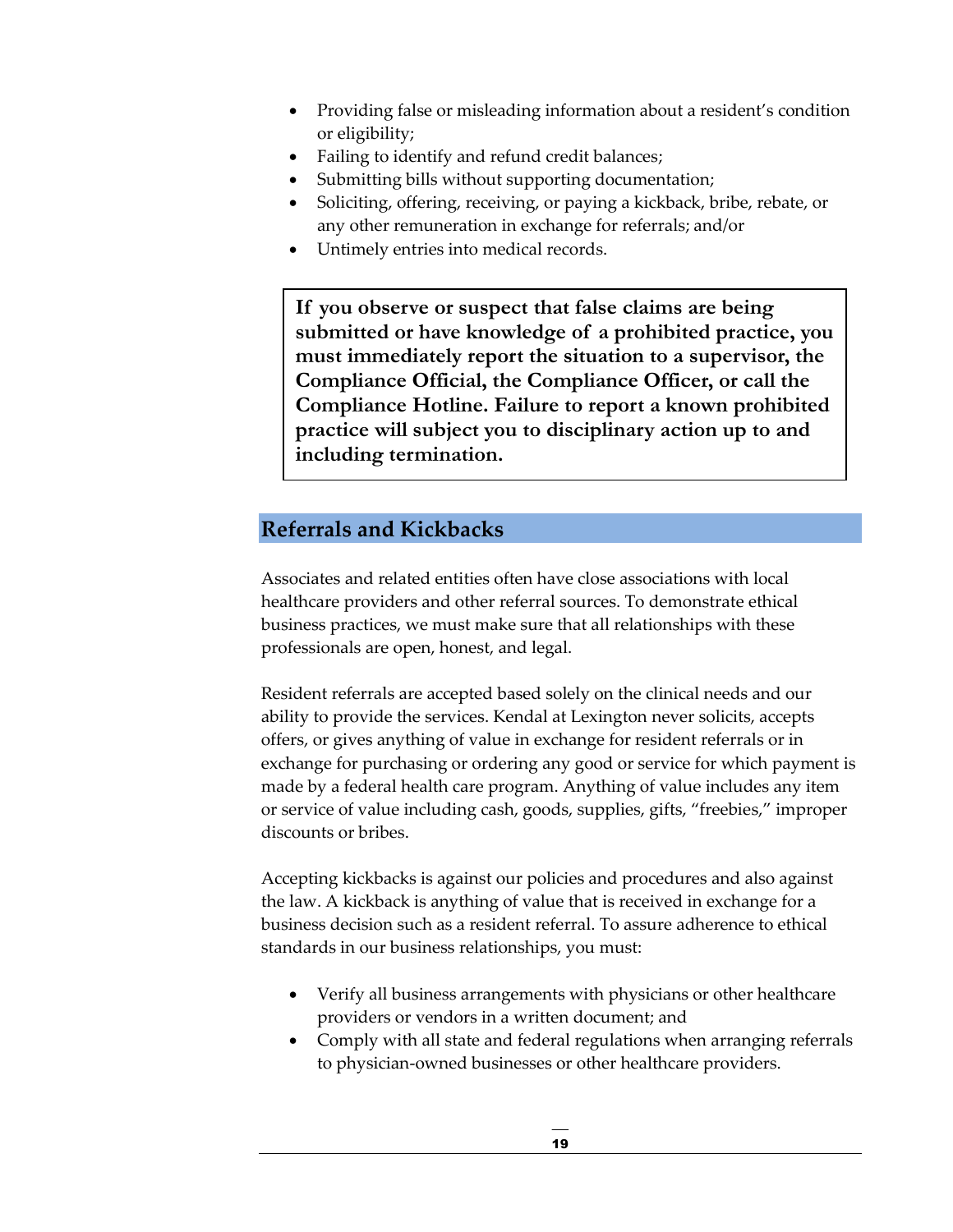You cannot request, accept, offer, or give any item or service that is intended to influence – or even appears to influence – the referral, solicitation, or provision of healthcare service paid for by any private or commercial healthcare payer or federal or state healthcare program, including Medicare and Medicaid, or other providers.

#### <span id="page-23-0"></span>**Inducements to Prospective Residents**

You may not provide anything of value including goods, services, or money to prospective residents or any beneficiary of a federal or state healthcare program that you know or should know will likely influence that person's selection of a provider of healthcare services.

 or \$50 annually in total. If you have a question about whether a particular gift For the purposes of this policy, anything of value includes but is not limited to any waiver of payment, gift, or free service that exceeds a value of \$10 per item or service would be considered "of value," ask your supervisor or the Compliance Official.

#### <span id="page-23-1"></span>**Copyright Laws**

Most print and electronic materials are protected by copyright laws. Associates are expected to respect these laws and not reproduce electronic print or printed material without obtaining permission as required by the writer or publisher. When in doubt, ask your supervisor.

#### <span id="page-23-2"></span>**Financial Practices and Controls**

Ensuring that financial and operating information is current and accurate is an important means of protecting assets. Each one of us must make sure that all information provided to bookkeepers, accountants, reimbursement staff, internal and external auditors, and compliance staff is accurate and complete. This includes ensuring the accuracy of clinical documentation which supports our reimbursement. We must also comply with federal and state regulations when maintaining clinical records, accounting records and financial statements, and cooperate fully with internal and external audits.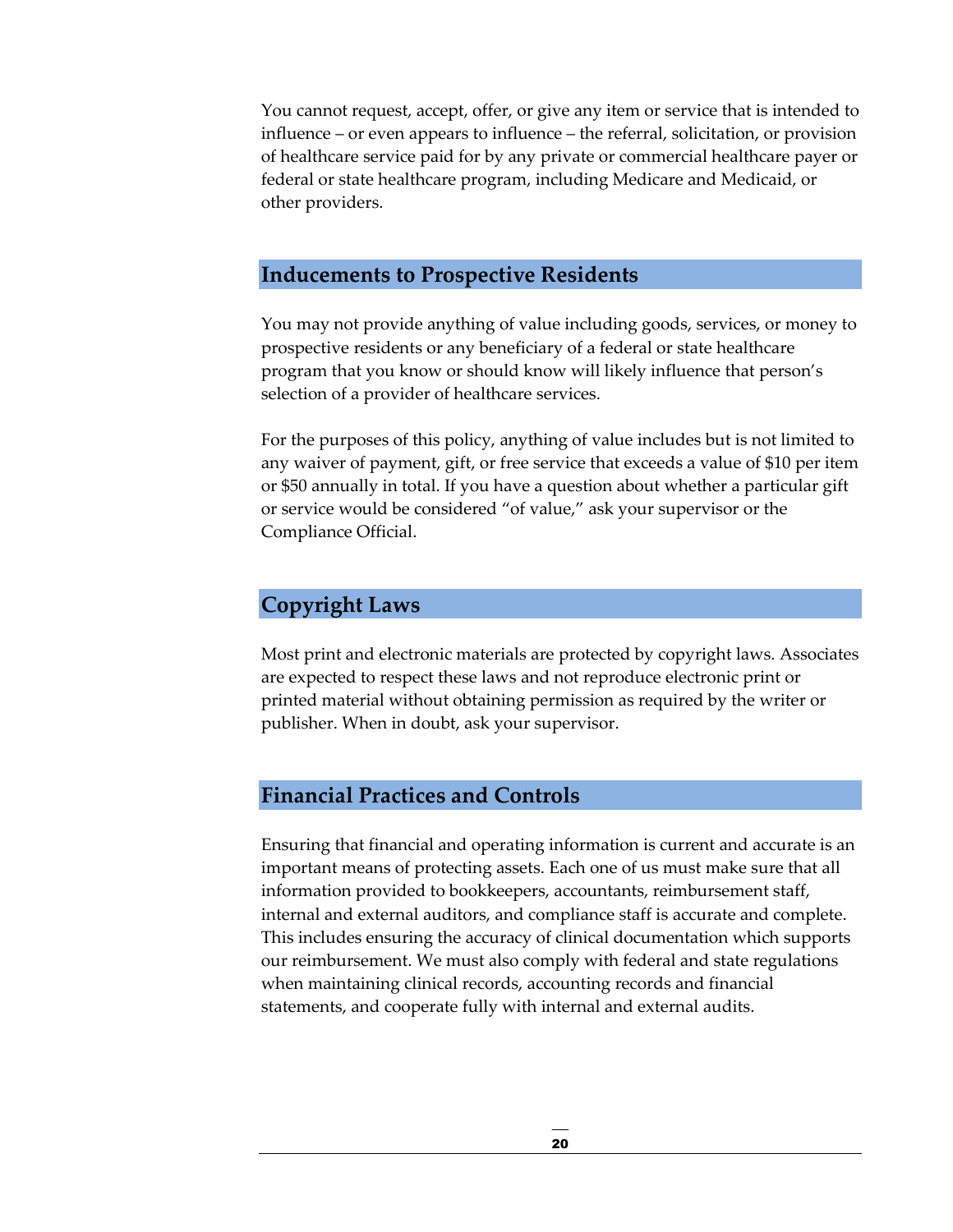#### <span id="page-24-0"></span>**Fair Dealing**

All Associates must deal fairly with residents, suppliers, competitors, and one another. No Associate shall take unfair advantage of anyone through manipulation, concealment, abuse of privileged information, misrepresentation of material facts, or any other unfair dealing practice.

#### <span id="page-24-1"></span>**Document Creation, Use and Maintenance**

Every Associate is responsible for the integrity and accuracy of documents, records, and e-mails including, but not limited to, resident medical records, billing records, and financial records. No information in any record or document may ever be falsified or altered.

You must not disclose, internally or externally, either directly or indirectly, confidential information except on a need to know basis and in the performance of your duties. Disclosure of confidential information externally must follow organization policies.

Upon termination of employment, you must promptly return all confidential information, medical and/or business, to the organization. Examples of confidential business information include potential or threatened litigation, litigation strategy, purchases or sales of substantial assets, business plans, marketing strategies, organizational plans, financial management, training materials, fee schedules, department performance metrics, and administrative policies.

#### <span id="page-24-2"></span>**Voluntary Disclosure**

It is our policy to voluntarily report known overpayments and any improper/irregular conduct, including fraudulent conduct, which affects any federal or state healthcare program. Reporting will be completed within the time frames identified under the Patient Protection and Affordable Care Act.

#### <span id="page-24-3"></span>**Government Investigations**

Kendal at Lexington is committed to cooperating with requests from any governmental inquiry, audit, or investigation. You are encouraged to cooperate with such requests, conscious of the fact that you have the following rights: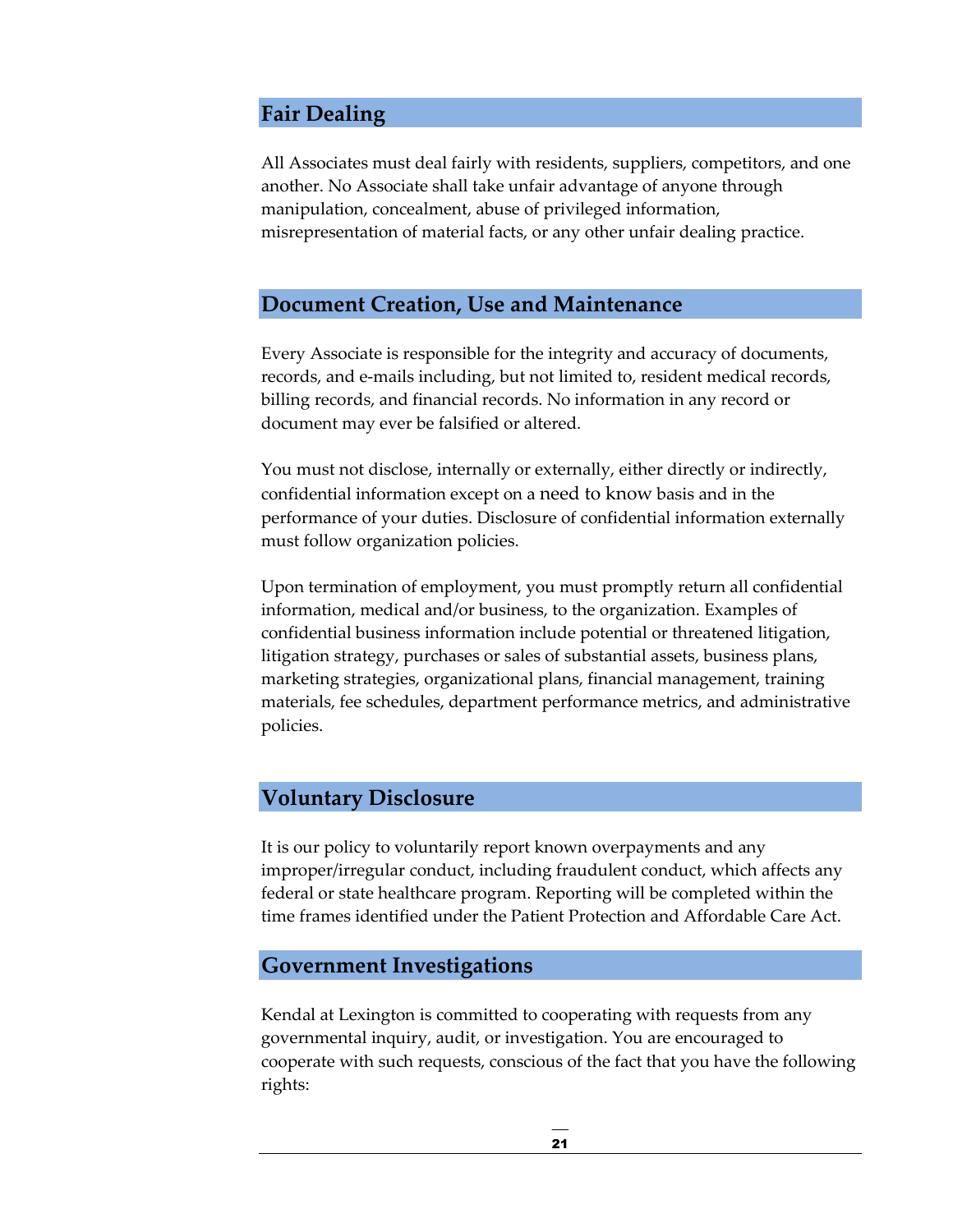- You have the right to speak or decline to speak;
- You have the right to speak to an attorney before deciding to be interviewed; and
- You can insist that an attorney be present if you agree to be interviewed.

In complying with our policy, you must not:

- Lie or make false or misleading statements to any government investigator or inspector;
- Destroy or alter any records or documents;
- Attempt to persuade another Associate or any person to give false or misleading information to a government investigator or inspector; or
- Be uncooperative with a government investigation.

If you receive a subpoena or other written or oral request for information from the government or a court, contact your supervisor, the Compliance Official, or the Compliance Officer before responding.

#### <span id="page-25-0"></span>**Disciplinary Action**

Disciplinary action will be taken against anyone who fails to act in accordance with this Code of Conduct**,** the Compliance and Ethics Program, supporting policies and procedures, and applicable federal and state laws. Disciplinary action may be warranted in relation to violators of the Compliance and Ethics Program and to those who fail to detect violations or who fail to respond appropriately to a violation, whatever their role in the organization. When taking disciplinary action against an Associate, we will utilize standard disciplinary processes which may lead to the termination of business relationships and agreements. The Compliance Officer may initiate and recommend corrective or disciplinary action against an Associate through the Compliance Official and Chief Executive Officer and may also monitor appropriate implementation of the disciplinary process. We will discipline anyone who engages in prohibited retaliatory conduct.

#### <span id="page-25-1"></span>**Compliance Questions**

The laws applicable to Kendal at Lexington's operations are numerous and complicated. When you are not sure whether a particular activity or practice violates the law or the Compliance and Ethics Program, you should not guess the correct answer. Instead, you should immediately seek guidance from your department supervisor or the Compliance Official. You will not be penalized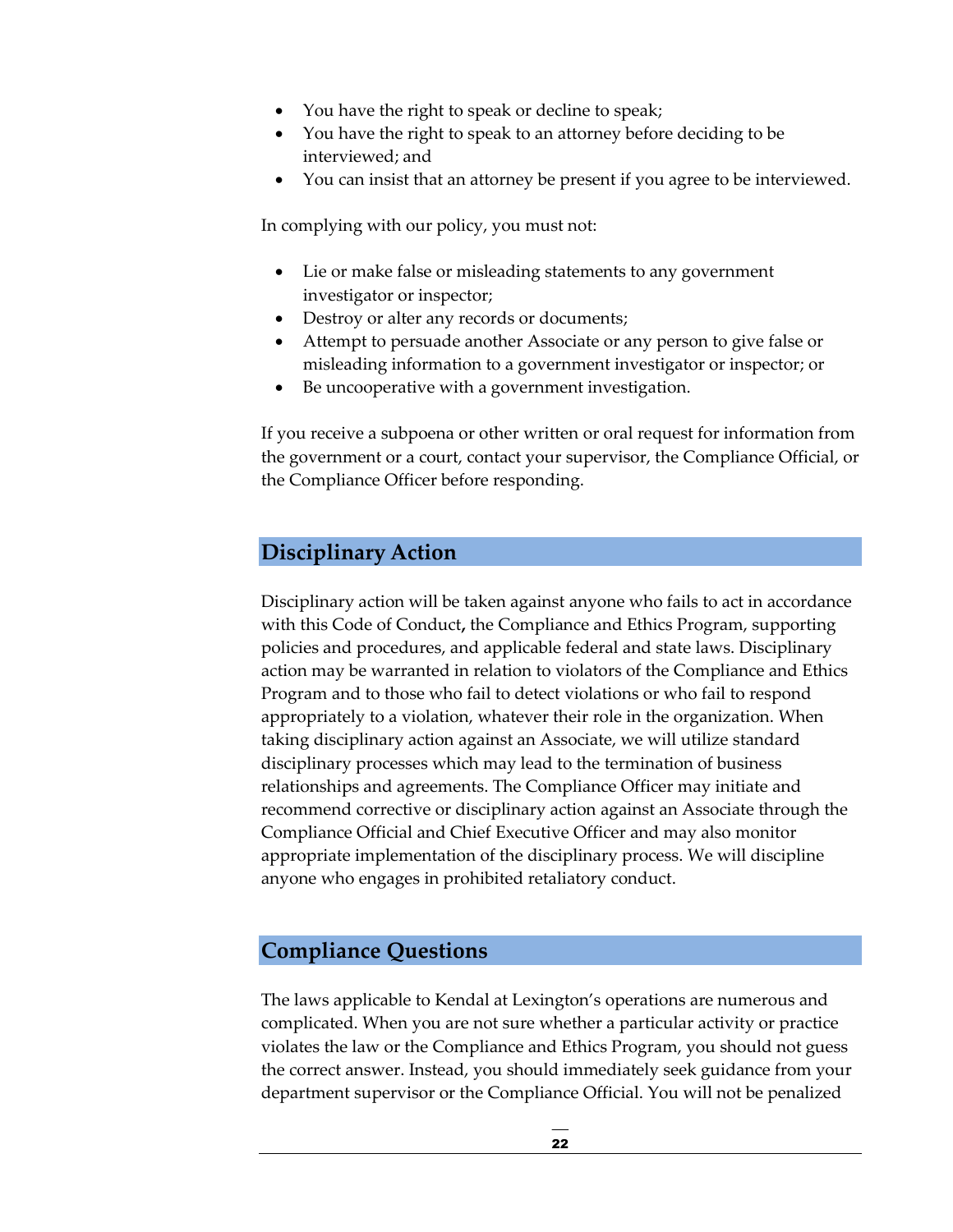culture in which you should feel comfortable asking questions to ensure you for asking compliance-related questions. In fact, we are intent on creating a understand the duties that are imposed upon you under this Code of Conduct, the Compliance and Ethics Program, and other applicable federal and state laws.

# <span id="page-26-0"></span>**Conclusion**

The Compliance and Ethics Program is critical to Kendal at Lexington's continued success. You are crucial in ensuring the integrity of Kendal at Lexington. The Code of Conduct and the Compliance and Ethics continued success. You are crucial in ensuring the integrity of Kendal at Lexington. The Code of Conduct and the Compliance and Ethics Program set standards for the legal, professional, and ethical conduct of our business. Some key points to remember are:

- Kendal at Lexington and all of its Associates are committed to personal and organizational integrity, to acting in good faith, and to being accountable for our actions.
- The Code of Conduct and the Compliance and Ethics Program prepare us to deal with the growing complexity of ethical, professional, and legal requirements of delivering healthcare in the CCRC environment.
- The Compliance and Ethics Program is an ongoing initiative designed to foster a supportive work environment, provide standards for clinical and business conduct, and offer education and training opportunities for Associates.

depends on our commitment to act with integrity, both personally and the success of the Kendal at Lexington's Compliance and Ethics Program depends on our commitment to act with integrity, both personally and as an organization. As an Associate, your duty is to ensure that Kendal at Levinst as an organization. As an Associate, your duty is to ensure that Kendal at Lexington is doing everything practicable to comply with applicable laws. You are expected to satisfy this duty by performing your responsibilities in accordance with professional standards, the regulations guiding our business practices, and our policies and procedures.

| Compliance Official:                | Karen Jackson; Carol Holsclaw<br>540-458-3785 |
|-------------------------------------|-----------------------------------------------|
| Compliance Officer:                 | Karla Dreisbach, CHC, CHPC<br>215-646-0720    |
| <b>Toll-Free Compliance Hotline</b> | 1-800-211-2713                                |